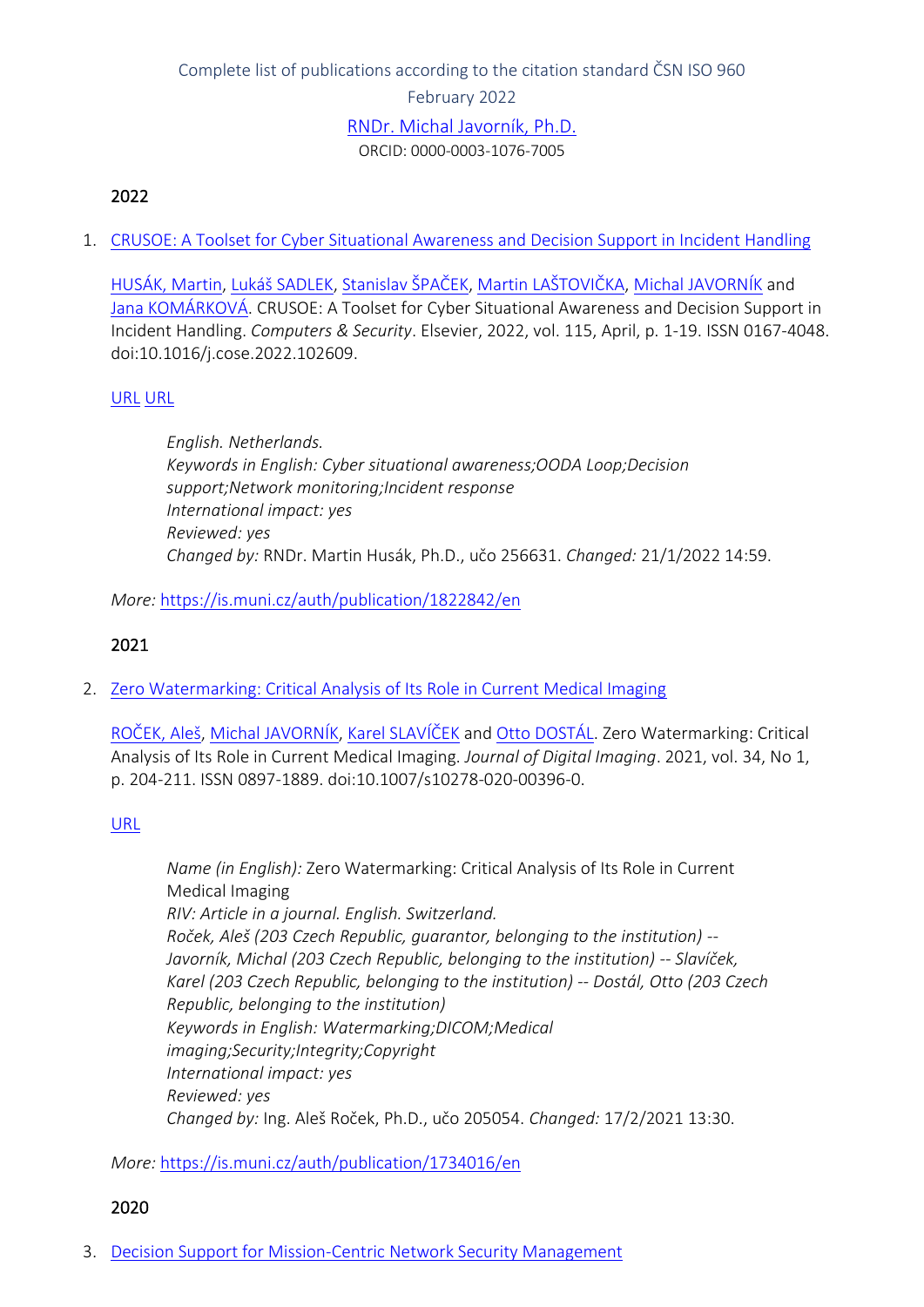[JAVORNÍK, Michal](https://is.muni.cz/auth/person/1111?lang=en), [Jana KOMÁRKOVÁ](https://is.muni.cz/auth/person/251365?lang=en), [Lukáš SADLEK](https://is.muni.cz/auth/person/445581?lang=en) and [Martin HUSÁK](https://is.muni.cz/auth/person/256631?lang=en). Decision Support for Mission-Centric Network Security Management. In *NOMS 2020 - 2020 IEEE/IFIP Network Operations and Management Symposium*. Budapest, Hungary: IEEE, 2020. p. 1-6. ISBN 978-1- 7281-4973-8. doi:10.1109/NOMS47738.2020.9110261.

[URL](https://ieeexplore.ieee.org/document/9110261)

*RIV/00216224:14610/20:00114802 Proceedings paper. English. Javorník, Michal (203 Czech Republic, belonging to the institution) -- Komárková, Jana (203 Czech Republic, belonging to the institution) -- Sadlek, Lukáš (703 Slovakia, belonging to the institution) -- Husák, Martin (203 Czech Republic, guarantor, belonging to the institution) Keywords in English: Cyber situational awareness;Decision support;Attack graph;Bayesian network;Mission resilience International impact: yes Reviewed: yes Changed by:* Mgr. Alena Mokrá, učo 362754. *Changed:* 19/4/2021 16:49.

*More:* [https://is.muni.cz/auth/publication/1627838/en](https://is.muni.cz/auth/publication/1627838/en/Decision-Support-for-Mission-Centric-Network-Security-Management/Javornik-Komarkova-Sadlek-Husak?lang=en)

4. [Software pro podporu rozhodování při řešení bezpečnostního incidentu \(Software for the](https://is.muni.cz/auth/publication/1724737/en?lang=en)  [decision support in the security incident handling\)](https://is.muni.cz/auth/publication/1724737/en?lang=en) (software)

[SADLEK, Lukáš](https://is.muni.cz/auth/person/445581?lang=en), [Michal JAVORNÍK](https://is.muni.cz/auth/person/1111?lang=en) and [Martin HUSÁK](https://is.muni.cz/auth/person/256631?lang=en). *Software pro podporu rozhodování při řešení bezpečnostního incidentu (Software for the decision support in the security incident handling)*. 2020.

## *[Umístění zdrojových kódů software](https://is.muni.cz/publication/1724737/crusoe_decide.zip)*

*Name (in English):* Software for the decision support in the security incident handling *RIV/00216224:14610/20:00114820 Software. Czech. Czech Republic. Sadlek, Lukáš (703 Slovakia, guarantor, belonging to the institution) -- Javorník, Michal (203 Czech Republic, belonging to the institution) -- Husák, Martin (203 Czech Republic, belonging to the institution) Keywords in English: cybersecurity;decision support;resilience;mission International impact: yes Changed by:* RNDr. Martin Husák, Ph.D., učo 256631. *Changed:* 28/4/2021 14:09.

*More:* [https://is.muni.cz/auth/publication/1724737/en](https://is.muni.cz/auth/publication/1724737/en/Software-pro-podporu-rozhodovani-pri-reseni-bezpecnostniho-incidentu/Sadlek-Javornik-Husak?lang=en)

## 2019

# 5. [Decision Support for Mission-Centric Cyber Defence](https://is.muni.cz/auth/publication/1542616/en?lang=en)

[JAVORNÍK, Michal](https://is.muni.cz/auth/person/1111?lang=en), [Jana KOM](https://is.muni.cz/auth/person/251365?lang=en)ÁRKOVÁ and [Martin HUSÁK](https://is.muni.cz/auth/person/256631?lang=en). Decision Support for Mission-Centric Cyber Defence. In *Proceedings of the 14th International Conference on Availability, Reliability and Security (ARES 2019)*. New York: ACM, 2019. p. "34:1"-"34:8", 8 pp. ISBN 978-1-4503-7164- 3. doi:10.1145/3339252.3340522.

[URL](https://dl.acm.org/doi/10.1145/3339252.3340522)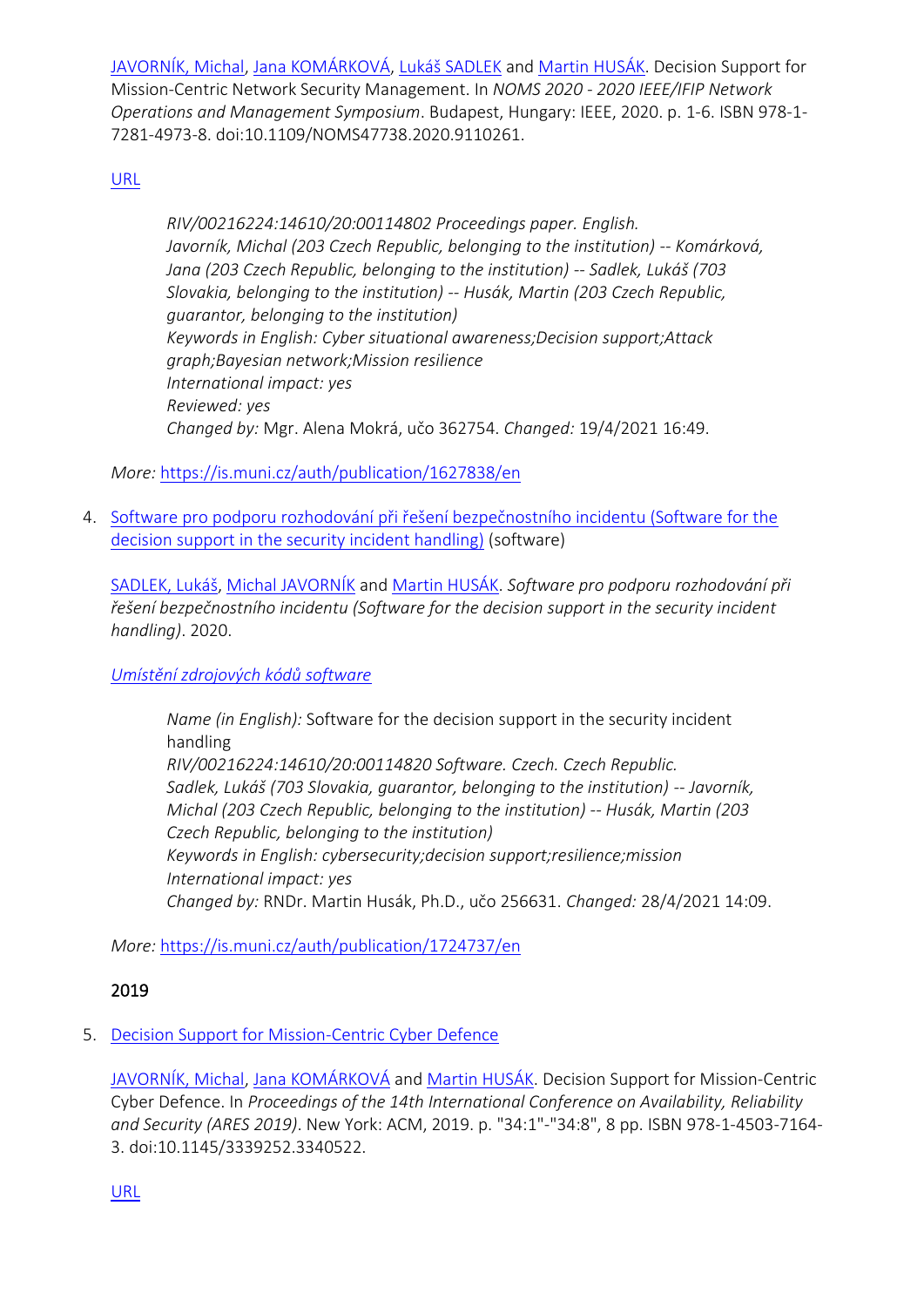*RIV/00216224:14610/19:00108312 Proceedings paper. English. United States of America. Javorník, Michal (203 Czech Republic, belonging to the institution) -- Komárková, Jana (203 Czech Republic, belonging to the institution) -- Husák, Martin (203 Czech Republic, guarantor, belonging to the institution) Keywords in English: Attack graph;Bayesian network;Cyber situational awareness;Decision support;Mission resilience International impact: yes Reviewed: yes Changed by:* Mgr. Alena Mokrá, učo 362754. *Changed:* 27/4/2021 12:12.

*More:* [https://is.muni.cz/auth/publication/1542616/en](https://is.muni.cz/auth/publication/1542616/en/Decision-Support-for-Mission-Centric-Cyber-Defence/Javornik-Komarkova-Husak?lang=en)

### 2017

6. [Právní limity nakládání s údaji o zdravotním stavu](https://is.muni.cz/auth/publication/1498681/en?lang=en)

[DOSTÁL, Otto](https://is.muni.cz/auth/person/45081?lang=en), [Otto DOSTÁL](https://is.muni.cz/auth/person/2535?lang=en) and [Michal JAVORNÍK.](https://is.muni.cz/auth/person/1111?lang=en) Právní limity nakládání s údaji o zdravotním stavu. In *XIII. mezinárodní kongres informačních technologií ve zdravotnictví*. 2017.

*Type of participation: requested lecture Changed by:* JUDr. Otto Dostál, Ph.D., učo 45081. *Changed:* 20/2/2019 00:47.

*More:* [https://is.muni.cz/auth/publication/1498681/en](https://is.muni.cz/auth/publication/1498681/en/Pravni-limity-nakladani-s-udaji-o-zdravotnim-stavu/Dostal-Dostal-Javornik?lang=en)

7. [Reversible Watermarking in Medical Imaging with Zero Distortion in ROI](https://is.muni.cz/auth/publication/1399291/en?lang=en)

[ROČEK, Aleš](https://is.muni.cz/auth/person/205054?lang=en), [Michal JAVORNÍK](https://is.muni.cz/auth/person/1111?lang=en), [Karel SLAVÍČEK](https://is.muni.cz/auth/person/1158?lang=en) and [Otto DOSTÁL](https://is.muni.cz/auth/person/2535?lang=en). Reversible Watermarking in Medical Imaging with Zero Distortion in ROI. In *Proceedings of 24th IEEE International Conference on Electronics, Circuits and Systems (ICECS 2017)*. New York: IEEE, 2017. p. 356-359. ISBN 978-1-5386-1911-7. doi:10.1109/ICECS.2017.8292071.

### [URL](https://ieeexplore.ieee.org/document/8292071/)

*Name (in English):* Reversible Watermarking in Medical Imaging with Zero Distortion in ROI *RIV/00216224:14610/17:00098811 Proceedings paper. Informatics. English. United States of America. Roček, Aleš (203 Czech Republic, guarantor, belonging to the institution) -- Javorník, Michal (203 Czech Republic, belonging to the institution) -- Slavíček, Karel (203 Czech Republic, belonging to the institution) -- Dostál, Otto (203 Czech Republic, belonging to the institution) Keywords in English: Watermarking; DICOM; medical images; security; Reversible; Zero; ROI International impact: yes Reviewed: yes Changed by:* Mgr. Alena Mokrá, učo 362754. *Changed:* 15/4/2019 15:16.

*More:* [https://is.muni.cz/auth/publication/1399291/en](https://is.muni.cz/auth/publication/1399291/en/Reversible-Watermarking-in-Medical-Imaging-with-Zero-Distortion-in-ROI/Rocek-Javornik-Slavicek-Dostal?lang=en)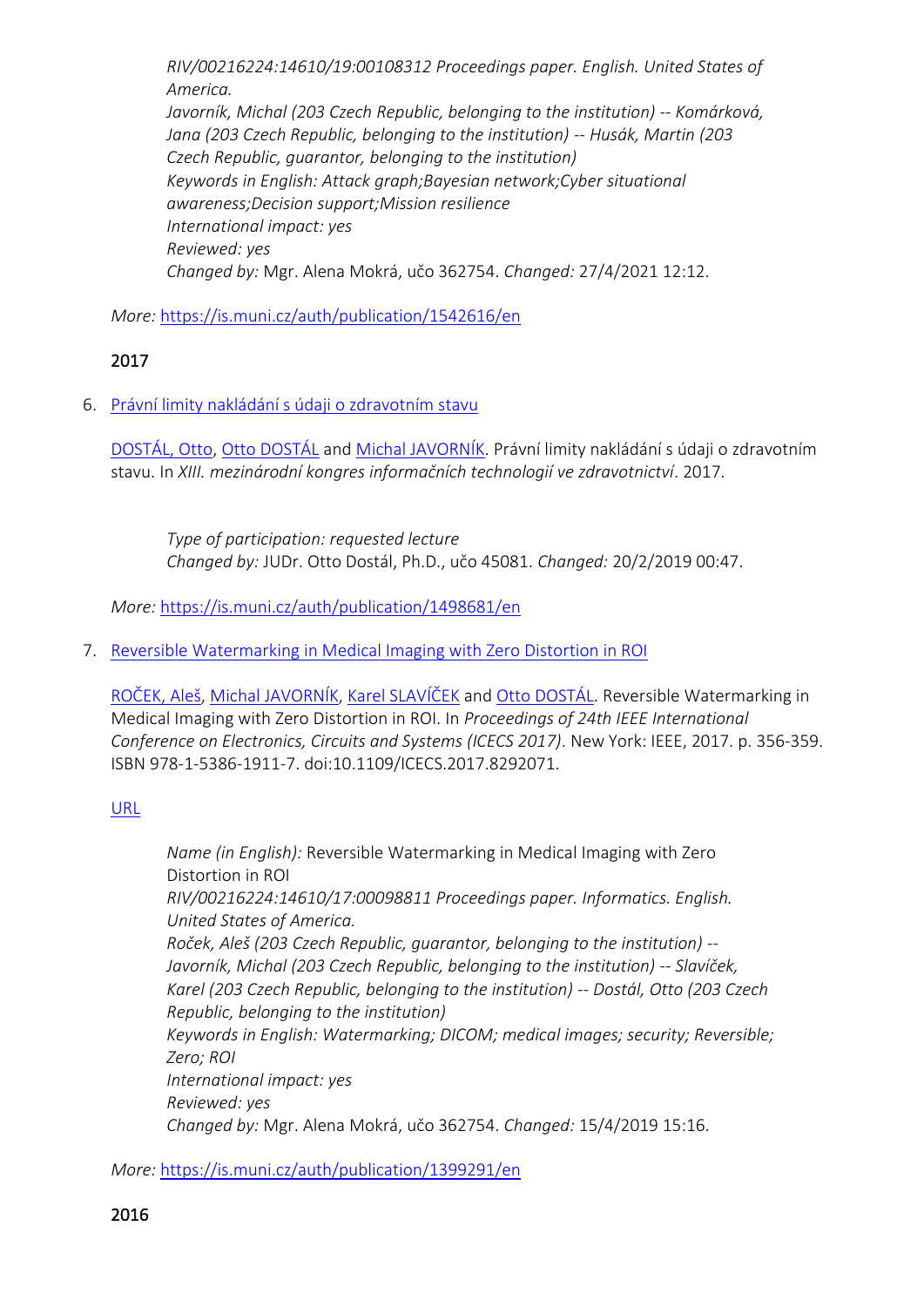8. [A new approach to fully-reversible watermarking in medical imaging with breakthrough visibility](https://is.muni.cz/auth/publication/1347523/en?lang=en)  [parameters](https://is.muni.cz/auth/publication/1347523/en?lang=en)

[ROČEK, Aleš](https://is.muni.cz/auth/person/205054?lang=en), Karel S[LAVÍČEK](https://is.muni.cz/auth/person/1158?lang=en), [Otto DOSTÁL](https://is.muni.cz/auth/person/2535?lang=en) and [Michal JAVORNÍK](https://is.muni.cz/auth/person/1111?lang=en). A new approach to fullyreversible watermarking in medical imaging with breakthrough visibility parameters. *Biomedical Signal Processing and Control*. Elsevier, 2016, vol. 29, No 7, p. 44-52. ISSN 1746-8094. doi:10.1016/j.bspc.2016.05.005.

## [URL](https://doi.org/10.1016/j.bspc.2016.05.005)

*RIV/00216224:14610/16:00090160 Article in a journal. Informatics. English. Netherlands. Roček, Aleš (203 Czech Republic, guarantor) -- Slavíček, Karel (203 Czech Republic, belonging to the institution) -- Dostál, Otto (203 Czech Republic, belonging to the institution) -- Javorník, Michal (203 Czech Republic, belonging to the institution) Keywords in English: Communication; DICOM; Medical images; Security; Watermarking; Visual cryptography; RONI International impact: yes Reviewed: yes Changed by:* Mgr. Alena Mokrá, učo 362754. *Changed:* 28/4/2020 15:52.

*More:* [https://is.muni.cz/auth/publication/1347523/en](https://is.muni.cz/auth/publication/1347523/en/A-new-approach-to-fully-reversible-watermarking-in-medical-imaging-with-breakthrough-visibility-parameters/Rocek-Slavicek-Dostal-Javornik?lang=en)

9. [RONI Size and another Attributes of Representative Sample of Medical Images in Common](https://is.muni.cz/auth/publication/1340916/en?lang=en)  [Hospital Operation, Related to Securing by Watermarking Methods](https://is.muni.cz/auth/publication/1340916/en?lang=en)

[ROČEK, Aleš](https://is.muni.cz/auth/person/205054?lang=en), [Karel SLAVÍČEK](https://is.muni.cz/auth/person/1158?lang=en) and [Michal JAVORNÍK](https://is.muni.cz/auth/person/1111?lang=en). RONI Size and another Attributes of Representative Sample of Medical Images in Common Hospital Operation, Related to Securing by Watermarking Methods. In Prof. Osama Mohamed Mohamed Ahamed. *International Conference on Image Processing, Production and Computer Science (ICIPCS'16)*. London: URENG, 2016. p. 44-51. ISBN 978-93-84422-62-2.

*Name (in English):* RONI Size and another Attributes of Representative Sample of Medical Images in Common Hospital Operation, Related to Securing by Watermarking Methods *RIV/00216224:14610/16:00087606 Proceedings paper. Informatics. English. Roček, Aleš (203 Czech Republic, guarantor, belonging to the institution) -- Slavíček, Karel (203 Czech Republic, belonging to the institution) -- Javorník, Michal (203 Czech Republic, belonging to the institution) Keywords in English: Communication; database; DICOM; education; medical images; ROI; RON; security; watermarking International impact: yes Reviewed: yes Changed by:* Ing. Aleš Roček, Ph.D., učo 205054. *Changed:* 24/3/2017 09:50.

*More:* [https://is.muni.cz/auth/publication/1340916/en](https://is.muni.cz/auth/publication/1340916/en/RONI-Size-and-another-Attributes-of-Representative-Sample-of-Medical-Images-in-Common-Hospital-Operation-Related-to-Securing-by-Watermarking-Methods/Rocek-Slavicek-Javornik?lang=en)

# 2015

10. [Legislativní aspekty dalšího rozvoje v oblasti telemedicíny](https://is.muni.cz/auth/publication/1498679/en?lang=en)

[DOSTÁL, Otto](https://is.muni.cz/auth/person/45081?lang=en), [Otto DOSTÁL](https://is.muni.cz/auth/person/2535?lang=en) and [Michal JAVORNÍK.](https://is.muni.cz/auth/person/1111?lang=en) Legislativní aspekty dalšího rozvoje v oblasti telemedicíny. In *XI. mezinárodní kongres informačních technologií ve zdravotnictví*. 2015.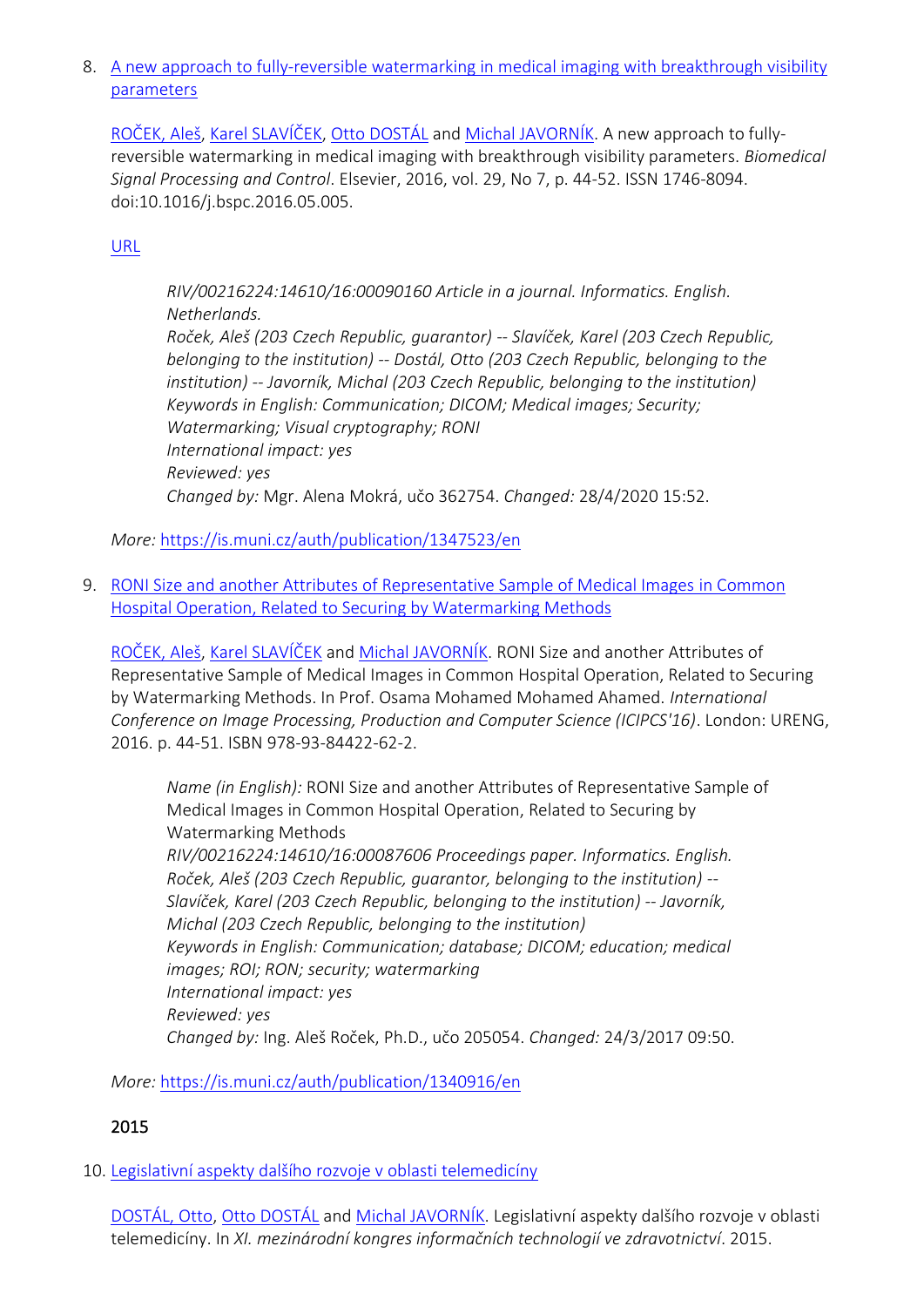*Changed by:* JUDr. Otto Dostál, Ph.D., učo 45081. *Changed:* 20/2/2019 00:43.

*More:* [https://is.muni.cz/auth/publication/1498679/en](https://is.muni.cz/auth/publication/1498679/en/Legislativni-aspekty-dalsiho-rozvoje-v-oblasti-telemediciny/Dostal-Dostal-Javornik?lang=en)

### 11. [Watermarking in Regional Medical Imaging](https://is.muni.cz/auth/publication/1338774/en?lang=en)

[JAVORNÍK, Michal](https://is.muni.cz/auth/person/1111?lang=en), [Otto DOSTÁL](https://is.muni.cz/auth/person/2535?lang=en) and [Aleš ROČEK](https://is.muni.cz/auth/person/205054?lang=en). Watermarking in Regional Medical Imaging. In Valeri Mladenov, Elias Giacoumidis, Jinlong Wei. *Proceedings of the 13th International Conference on Data Networks, Communications, Computers*. Hungary: World Scientific and Engineering Academy and Society, 2015. p. 222-226. ISBN 978-1-61804-355-9.

### [URL](http://www.wseas.us/e-library/conferences/2015/Budapest/DNCOSE/DNCOSE-35.pdf)

*Name in Czech:* Vodoznačení v regionálním zpracování medicínských obrazových dat

*RIV/00216224:14610/15:00080421 Proceedings paper. Computer hardware and software. English. Hungary.*

*Javorník, Michal (203 Czech Republic, belonging to the institution) -- Dostál, Otto (203 Czech Republic, guarantor, belonging to the institution) -- Roček, Aleš (203 Czech Republic, belonging to the institution) Keywords in English: Watermarking; Picture Archiving and Communication in Medicine; Telemedicine; Medical Imaging; Information Security Type of proceedings: post-proceedings International impact: yes Reviewed: yes Changed by:* Ing. Aleš Roček, Ph.D., učo 205054. *Changed:* 19/4/2018 13:29.

## *More:* [https://is.muni.cz/auth/publication/1338774/en](https://is.muni.cz/auth/publication/1338774/en/Watermarking-in-Regional-Medical-Imaging/Javornik-Dostal-Rocek?lang=en)

# 2014

12. [Securing a Publicly Accessible Database of Medical Images Using Watermarking with Direct](https://is.muni.cz/auth/publication/1213703/en?lang=en)  [Diagnose Capability](https://is.muni.cz/auth/publication/1213703/en?lang=en)

[ROČEK, Aleš](https://is.muni.cz/auth/person/205054?lang=en) and [Michal JAVORNÍK](https://is.muni.cz/auth/person/1111?lang=en). Securing a Publicly Accessible Database of Medical Images Using Watermarking with Direct Diagnose Capability. *Recent Advances in Computer Science*. 2014, vol. 13, No 24, p. 79-86. ISSN 1790-5109.

*RIV/00216224:14610/14:00073305 Article in a journal. Informatics. English. Greece. Roček, Aleš (203 Czech Republic, guarantor, belonging to the institution) -- Javorník, Michal (203 Czech Republic, belonging to the institution) Keywords in English: Communication; DICOM; medical images; security; watermarking; education; database International impact: yes Reviewed: yes Changed by:* Ing. Aleš Roček, Ph.D., učo 205054. *Changed:* 4/4/2016 10:05.

*More:* [https://is.muni.cz/auth/publication/1213703/en](https://is.muni.cz/auth/publication/1213703/en/Securing-a-Publicly-Accessible-Database-of-Medical-Images-Using-Watermarking-with-Direct-Diagnose-Capability/Rocek-Javornik?lang=en)

13. [Zálohovací a dohledový systém pro InstantPACS \(Backup and monitoring system for](https://is.muni.cz/auth/publication/1217373/en?lang=en)  [InstantPACS\)](https://is.muni.cz/auth/publication/1217373/en?lang=en)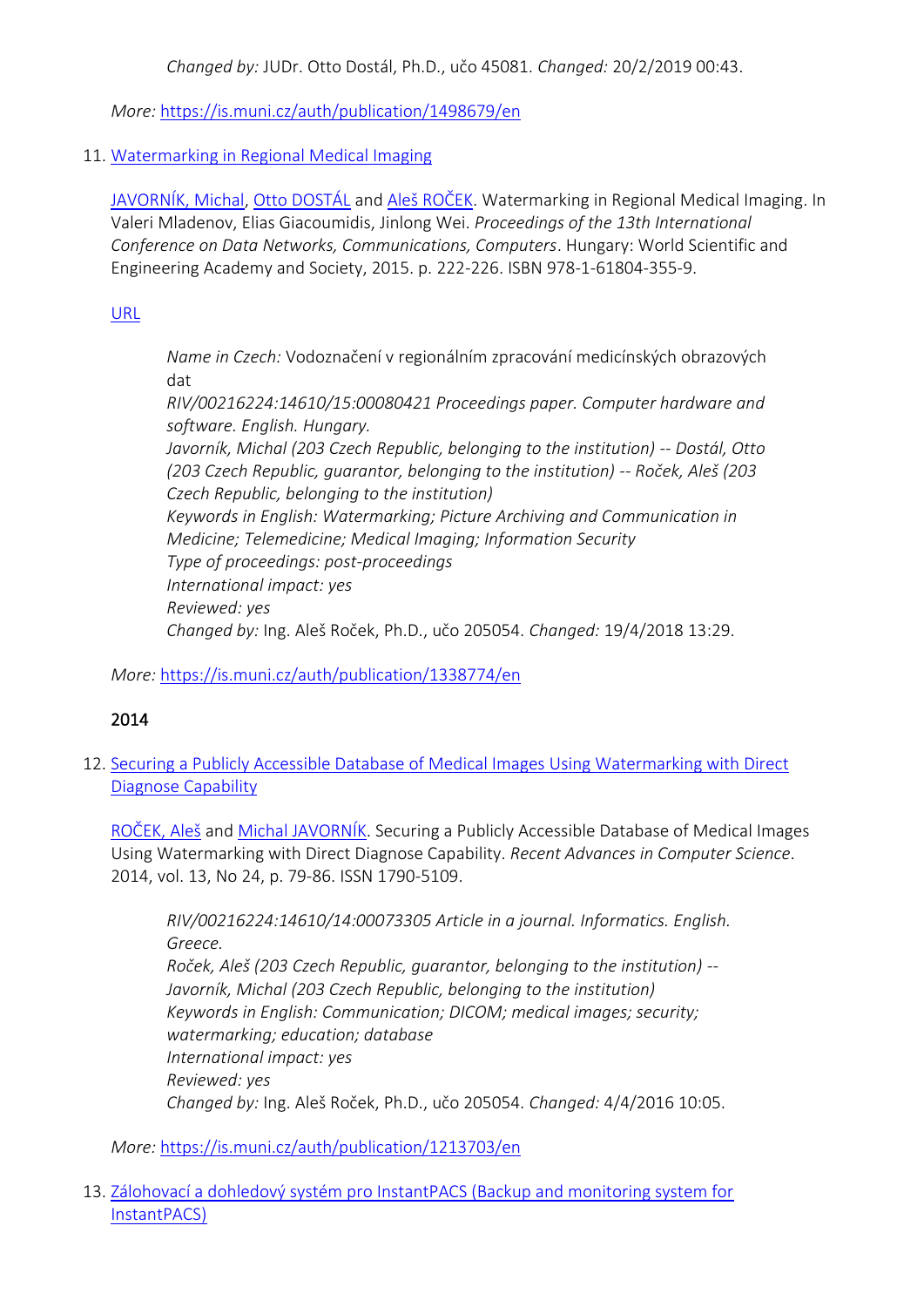SL[AVÍČEK, Karel](https://is.muni.cz/auth/person/1158?lang=en), [Otto DOSTÁL](https://is.muni.cz/auth/person/2535?lang=en), [Michal JAVORNÍK](https://is.muni.cz/auth/person/1111?lang=en), [Aleš ROČEK](https://is.muni.cz/auth/person/205054?lang=en), [Vladimír ZATLOUKAL](https://is.muni.cz/auth/person/1113?lang=en) and Petr SEDLÁK. *Zálohovací a dohledový systém pro InstantPACS (Backup and monitoring system for InstantPACS)*. 2014.

*Name (in English):* Backup and monitoring system for InstantPACS *RIV/00216224:14610/14:00073309 Pilot plant, certified technology, variety, breed. Informatics. Czech. Czech Republic. obsah podléhá obchodnímu tajemství. Slavíček, Karel (203 Czech Republic, guarantor, belonging to the institution) -- Dostál, Otto (203 Czech Republic, belonging to the institution) -- Javorník, Michal (203 Czech Republic, belonging to the institution) -- Roček, Aleš (203 Czech Republic, belonging to the institution) -- Zatloukal, Vladimír (203 Czech Republic, belonging to the institution) -- Sedlák, Petr (203 Czech Republic) Keywords in English: InstantPACS; backup; monitoring International impact: yes Reviewed: yes Changed by:* doc. Mgr. Karel Slavíček, Ph.D., učo 1158. *Changed:* 20/4/2018 11:08.

*More:* [https://is.muni.cz/auth/publication/1217373/en](https://is.muni.cz/auth/publication/1217373/en/Zalohovaci-a-dohledovy-system-pro-InstantPACS/Slavicek-Dostal-Javornik-Rocek?lang=en)

# 2013

### 14. [Integration Concept in Regional Medical Imaging](https://is.muni.cz/auth/publication/1169955/en?lang=en)

[JAVORNÍK, Michal](https://is.muni.cz/auth/person/1111?lang=en), [Karel SLAVÍČEK](https://is.muni.cz/auth/person/1158?lang=en) and [Otto DOSTÁL](https://is.muni.cz/auth/person/2535?lang=en). Integration Concept in Regional Medical Imaging. In Joyce deng. *Koncept integrace regionálního zpracování medicínských obrazových informací*. Singapore: IACSIT Press, 2013. p. 26-31. ISBN 978-981-07-8391-4.

*RIV/00216224:14610/13:00065547 Proceedings paper. Computer hardware and software. English. Czech Republic. Javorník, Michal (203 Czech Republic, guarantor, belonging to the institution) -- Slavíček, Karel (203 Czech Republic, belonging to the institution) -- Dostál, Otto (203 Czech Republic, belonging to the institution) Keywords in English: Medical Imaging;DICOM;Integration; International impact: yes Changed by:* Mgr. Marta Novotná Buršíková, učo 15689. *Changed:* 7/4/2014 09:45.

*More:* [https://is.muni.cz/auth/publication/1169955/en](https://is.muni.cz/auth/publication/1169955/en/Integration-Concept-in-Regional-Medical-Imaging/Javornik-Slavicek-Dostal?lang=en)

### 15. [MEDIMED Shared Regional PACS Center](https://is.muni.cz/auth/publication/1163709/en?lang=en)

[SLAVÍČEK, Karel](https://is.muni.cz/auth/person/1158?lang=en), [Michal JAVORNÍK](https://is.muni.cz/auth/person/1111?lang=en) and [Otto DOSTÁL](https://is.muni.cz/auth/person/2535?lang=en). MEDIMED Shared Regional PACS Center. In Dongqing Wang. *COMPUTED TOMOGRAPHY*. 1st ed. Croatia: InTech, 2013. p. 43-62. ISBN 978- 953-51-1102-3.

### [URL](http://dx.doi.org/10.5772/55904)

*Name in Czech:* MEDIMED Sdílené regionální PACS centrum *RIV/00216224:14610/13:00065542 Chapter(s) of a specialized book. Computer hardware and software. English. Czech Republic. Slavíček, Karel (203 Czech Republic, belonging to the institution) -- Javorník, Michal (203 Czech Republic, belonging to the institution) -- Dostál, Otto (203*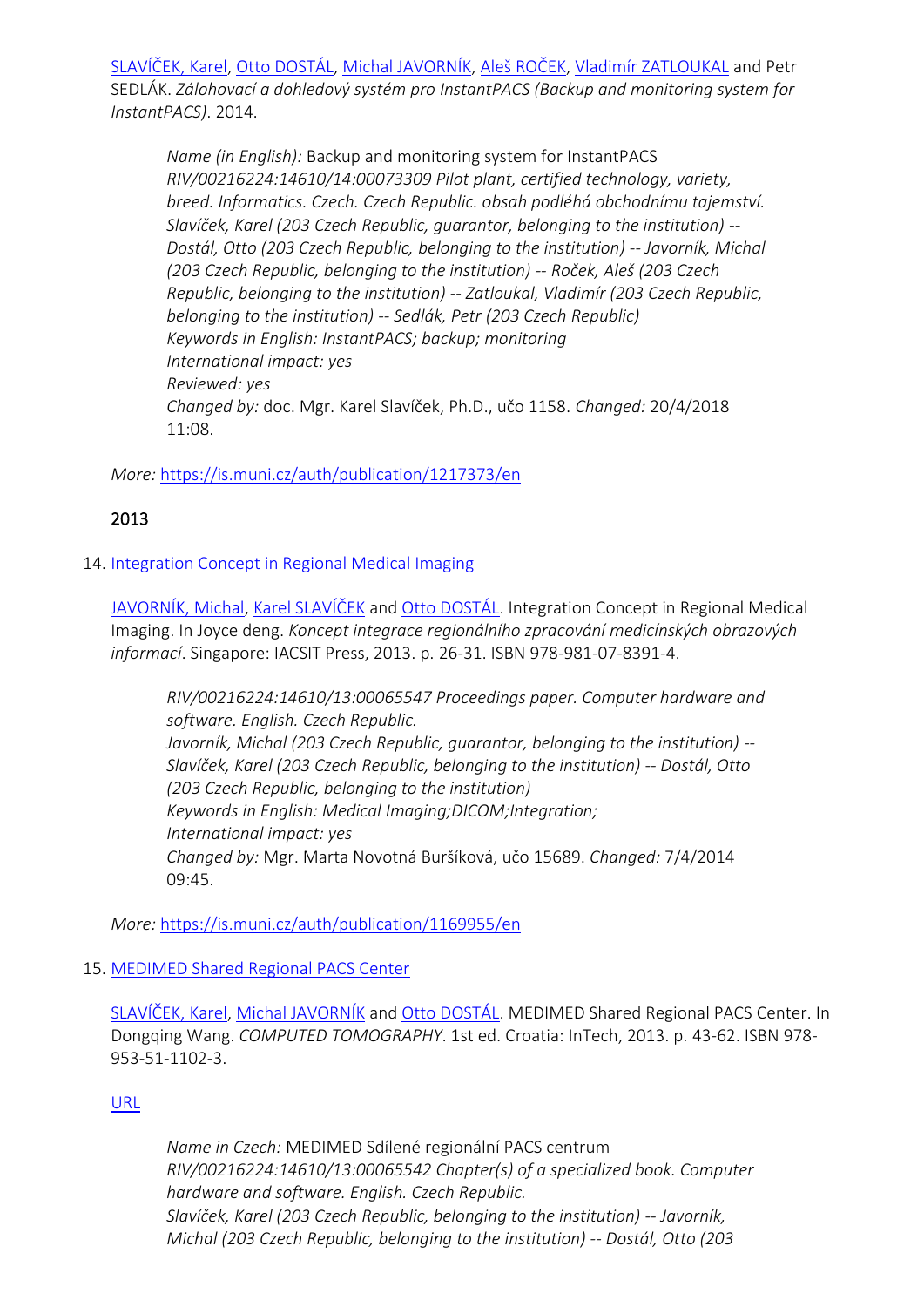*Czech Republic, guarantor, belonging to the institution) Keywords in English: PACS;DICOM;DWDM International impact: yes Reviewed: yes Changed by:* Mgr. Marta Novotná Buršíková, učo 15689. *Changed:* 31/3/2014 09:33.

*More:* [https://is.muni.cz/auth/publication/1163709/en](https://is.muni.cz/auth/publication/1163709/en/MEDIMED-Shared-Regional-PACS-Center/Slavicek-Javornik-Dostal?lang=en)

# 2012

16. [Extension of the Shared Regional PACS CenterMeDiMed to Smaller Healthcare Institutions](https://is.muni.cz/auth/publication/979279/en?lang=en)

[SLAVÍČEK, Karel](https://is.muni.cz/auth/person/1158?lang=en), [Michal JAVORNÍ](https://is.muni.cz/auth/person/1111?lang=en)K and [Otto DOSTÁL](https://is.muni.cz/auth/person/2535?lang=en). Extension of the Shared Regional PACS CenterMeDiMed to Smaller Healthcare Institutions. In Pascal Lorenz; Tibor Gyires; Iwona Pozniak-Koszalka. *The Eleventh International Conference on Networks*. Saint Gilles, Reunion Island: IARIA, 2012. p. 83-87. ISBN 978-1-61208-183-0.

*Name (in English):* Extension of the Shared Regional PACS CenterMeDiMed to Smaller Healthcare Institutions *RIV/00216224:14610/12:00057047 Proceedings paper. Use of computers, robotics and its application. English. Czech Republic. Slavíček, Karel (203 Czech Republic, belonging to the institution) -- Javorník, Michal (203 Czech Republic, belonging to the institution) -- Dostál, Otto (203 Czech Republic, guarantor, belonging to the institution) Keywords in English: PACS; DICOM; shared solution Changed by:* Mgr. Marta Novotná Buršíková, učo 15689. *Changed:* 7/3/2013 13:35.

*More:* [https://is.muni.cz/auth/publication/979279/en](https://is.muni.cz/auth/publication/979279/en/Extension-of-the-Shared-Regional-PACS-CenterMeDiMed-to-Smaller-Healthcare-Institutions/Slavicek-Javornik-Dostal?lang=en)

17. [ICT Systems Monitoring](https://is.muni.cz/auth/publication/1082769/en?lang=en)

[DOSTÁL, Otto](https://is.muni.cz/auth/person/2535?lang=en), [Karel SLAVÍČEK](https://is.muni.cz/auth/person/1158?lang=en), [Michal JAVORNÍK](https://is.muni.cz/auth/person/1111?lang=en) and Pavel BUDIŠ. *ICT Systems Monitoring*. Saarbrucken: LAMBERT Academic Publishing, 2012. 167 pp. ISBN 978-3-8473-7231-8.

*Name in Czech:* Monitorování ICT systémů *Name (in English):* ICT Systems Monitoring *RIV/00216224:14610/12:00057058 Book on a specialized topic. Informatics. English. Germany. Dostál, Otto (203 Czech Republic, belonging to the institution) -- Slavíček, Karel (203 Czech Republic, guarantor, belonging to the institution) -- Javorník, Michal (203 Czech Republic, belonging to the institution) -- Budiš, Pavel (203 Czech Republic) Keywords in English: ICT; monitoring; availability Reviewed: yes Changed by:* doc. Mgr. Karel Slavíček, Ph.D., učo 1158. *Changed:* 2/4/2013 13:50.

*More:* [https://is.muni.cz/auth/publication/1082769/en](https://is.muni.cz/auth/publication/1082769/en/ICT-Systems-Monitoring/Dostal-Slavicek-Javornik-Budis?lang=en)

18. [Sharing of knowledge and resources in regional medical imaging](https://is.muni.cz/auth/publication/1082275/en?lang=en)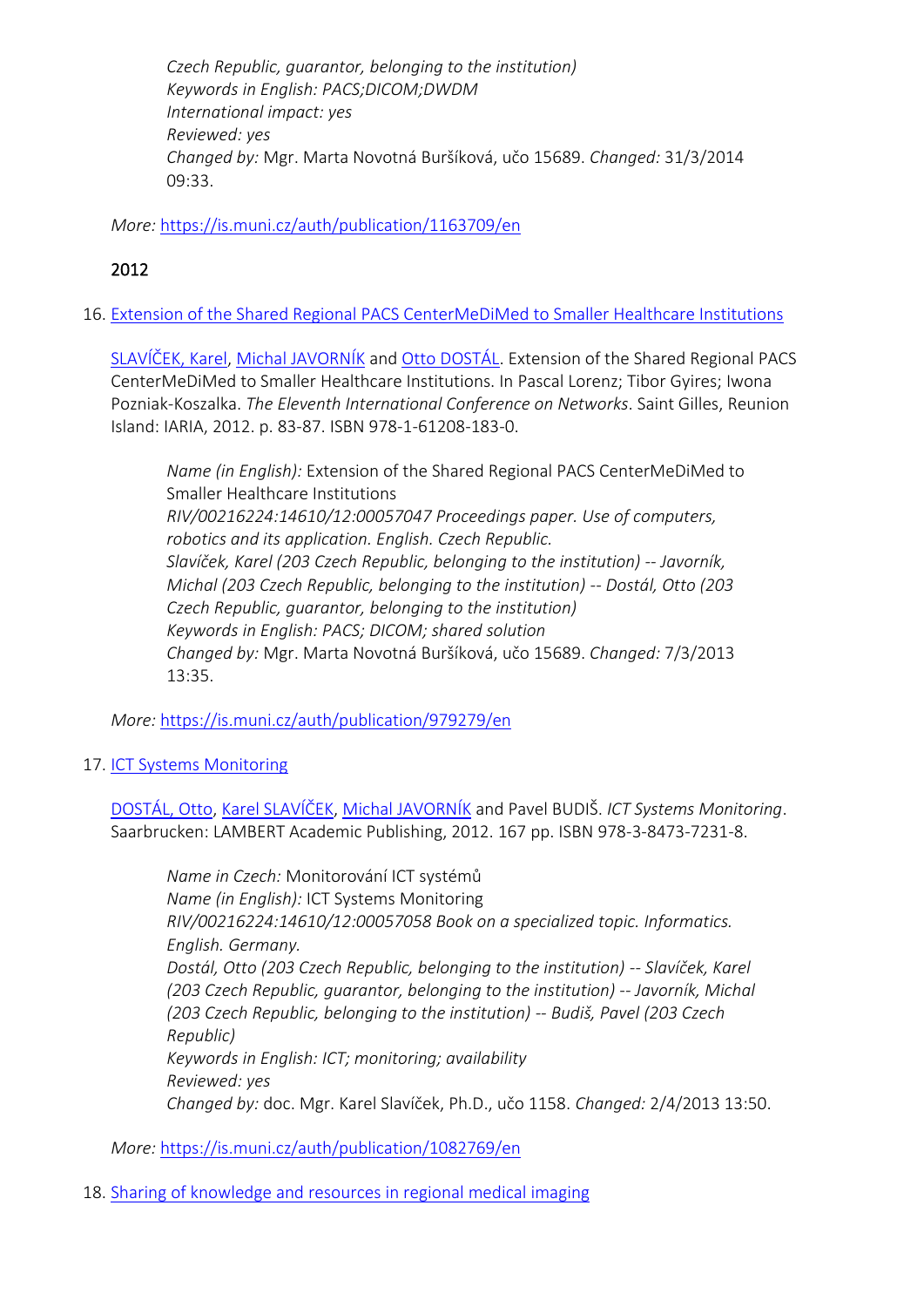[JAVORNÍK, Michal](https://is.muni.cz/auth/person/1111?lang=en), [Karel SLAVÍČEK](https://is.muni.cz/auth/person/1158?lang=en) and [Otto DOSTÁL](https://is.muni.cz/auth/person/2535?lang=en). Sharing of knowledge and resources in regional medical imaging. In *2nd International Conference on Biomedical Engineering & Assistive Technologies*. Jalandhar: Dr. B. R. AMBEDKAR NATIONAL INSTITUTE OF TECHNOLOGY JALANDHAR – 144 011, India, 2012. p. 304-308. ISBN 978-81-925454-1-7.

*Name (in English):* Sharing of knowledge and resources in regional medical imaging *RIV/00216224:14610/12:00057057 Proceedings paper. Informatics. English. India. Javorník, Michal (203 Czech Republic, guarantor, belonging to the institution) -- Slavíček, Karel (203 Czech Republic, belonging to the institution) -- Dostál, Otto (203 Czech Republic) Keywords in English: DICOM; Knowledge Database; PACS; Regional Medical Imaging Reviewed: yes Changed by:* doc. Mgr. Karel Slavíček, Ph.D., učo 1158. *Changed:* 21/1/2013 17:32.

*More:* [https://is.muni.cz/auth/publication/1082275/en](https://is.muni.cz/auth/publication/1082275/en/Sharing-of-knowledge-and-resources-in-regional-medical-imaging/Javornik-Slavicek-Dostal?lang=en)

# 2011

19. [Regional Medical Imaging System](https://is.muni.cz/auth/publication/966722/en?lang=en)

[JAVORNÍK, Michal,](https://is.muni.cz/auth/person/1111?lang=en) Otto DOSTÁL and [Karel SLAVÍČEK](https://is.muni.cz/auth/person/1158?lang=en). Regional Medical Imaging System. *World Academy of Science, Engineering and Technology*. 2011, vol. 7, No 79, p. 389-393. ISSN 2010- 376X.

*RIV/00216224:14610/11:00057021 Article in a journal. Informatics. English. France. Javorník, Michal (203 Czech Republic, guarantor, belonging to the institution) --*

*Dostál, Otto (203 Czech Republic) -- Slavíček, Karel (203 Czech Republic, belonging to the institution) Keywords in English: DICOM; Integration; Medical Education; Medical Imaging International impact: yes Changed by:* doc. Mgr. Karel Slavíček, Ph.D., učo 1158. *Changed:* 11/4/2012 11:56.

*More:* [https://is.muni.cz/auth/publication/966722/en](https://is.muni.cz/auth/publication/966722/en/Regional-Medical-Imaging-System/Javornik-Dostal-Slavicek?lang=en)

### 20. [Service Availability Quantification in Datacommunication Networks](https://is.muni.cz/auth/publication/956951/en?lang=en)

[SLAVÍČEK, Karel](https://is.muni.cz/auth/person/1158?lang=en), Otto [DOSTÁL](https://is.muni.cz/auth/person/2535?lang=en) and [Michal JAVORNÍK](https://is.muni.cz/auth/person/1111?lang=en). Service Availability Quantification in Datacommunication Networks. In *34th International Conference on Telecommunication and Signal Processing*. Budapest: IEEE, 2011. p. 57-61. ISBN 978-1-4577-1411-5.

*RIV/00216224:14610/11:00057020 Proceedings paper. Informatics. English. Hungary.*

*Slavíček, Karel (203 Czech Republic, guarantor, belonging to the institution) -- Dostál, Otto (203 Czech Republic, belonging to the institution) -- Javorník, Michal (203 Czech Republic, belonging to the institution) Keywords in English: Reliability; availability; t-norm*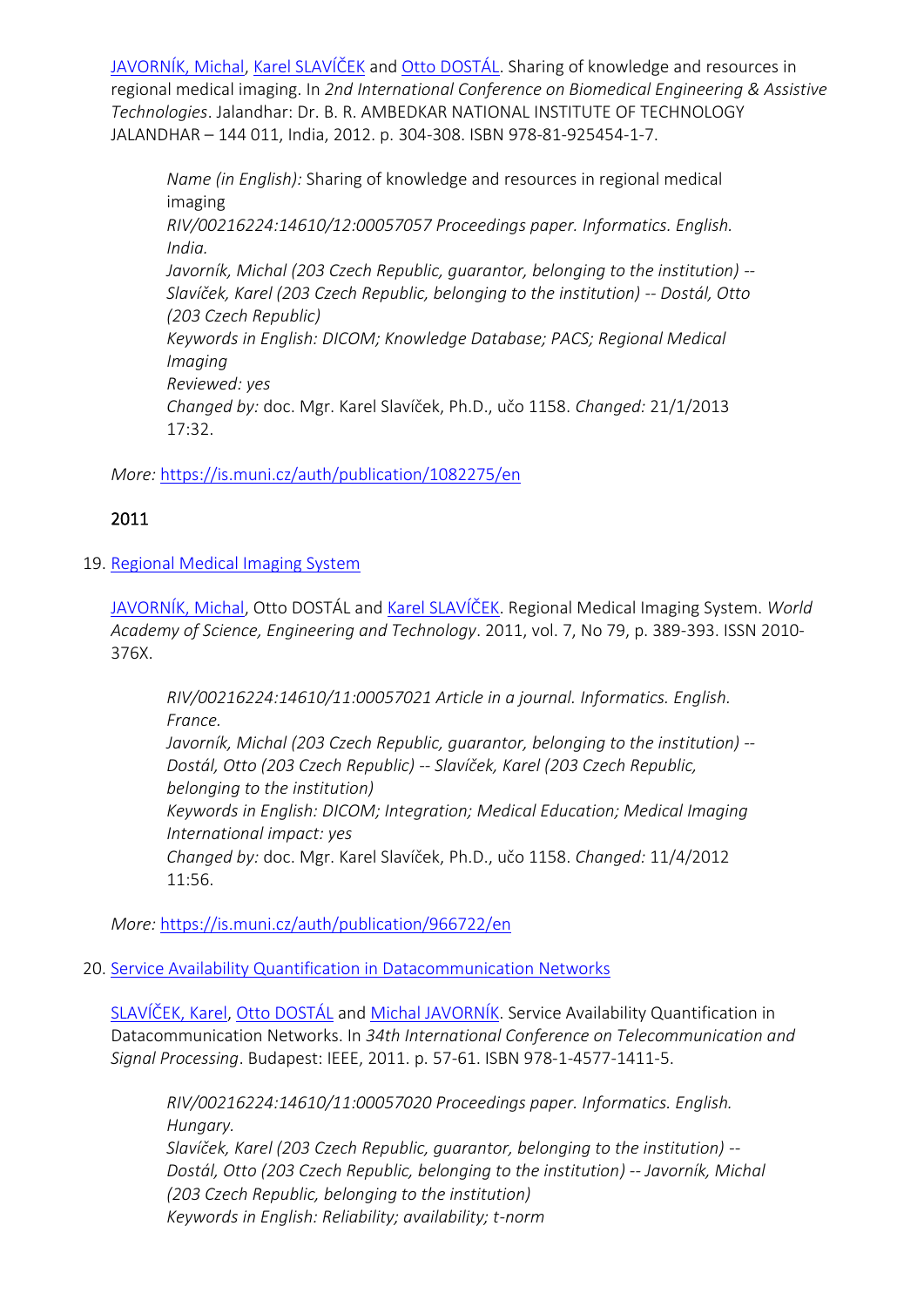*International impact: yes Changed by:* doc. Mgr. Karel Slavíček, Ph.D., učo 1158. *Changed:* 7/3/2013 14:25.

*More:* [https://is.muni.cz/auth/publication/956951/en](https://is.muni.cz/auth/publication/956951/en/Service-Availability-Quantification-in-Datacommunication-Networks/Slavicek-Dostal-Javornik?lang=en)

### 21. [System Supporting Effectiveness in Medical Imaging](https://is.muni.cz/auth/publication/966817/en?lang=en)

[JAVORNÍK, Michal](https://is.muni.cz/auth/person/1111?lang=en), [Otto DOSTÁL](https://is.muni.cz/auth/person/2535?lang=en) and [Karel SLAVÍČEK](https://is.muni.cz/auth/person/1158?lang=en). System Supporting Effectiveness in Medical Imaging. In *The 7th International Conference on Information Technology and Application*. Sydney, Australia: 2011 ICITA, 2011. p. 162-166. ISBN 978-0-9803267-4-1.

*RIV/00216224:14610/11:00057022 Proceedings paper. Informatics. English. Australia. Javorník, Michal (203 Czech Republic, belonging to the institution) -- Dostál, Otto (203 Czech Republic, guarantor, belonging to the institution) -- Slavíček, Karel (203 Czech Republic, belonging to the institution) Keywords in English: DICOM; Integration; Medical Education; Medical Imaging Type of proceedings: post-proceedings International impact: yes Changed by:* doc. Mgr. Karel Slavíček, Ph.D., učo 1158. *Changed:* 7/4/2016 09:58.

*More:* [https://is.muni.cz/auth/publication/966817/en](https://is.muni.cz/auth/publication/966817/en/System-Supporting-Effectiveness-in-Medical-Imaging/Javornik-Dostal-Slavicek?lang=en)

### 2010

### 22. [Mathematical Processing of Event Logs](https://is.muni.cz/auth/publication/914660/en?lang=en)

[SLAVÍČEK, Karel](https://is.muni.cz/auth/person/1158?lang=en), [Otto DOSTÁL](https://is.muni.cz/auth/person/2535?lang=en) and [Michal JAVORNÍK](https://is.muni.cz/auth/person/1111?lang=en). Mathematical Processing of Event Logs. In *New Information and Multimedia Technologies NIMT - 2010*. Brno: VUT Brno, 2010. p. 58-61. ISBN 978-80-214-4126-2.

*Name in Czech:* Matematicke zpracovani logu udalosti *RIV/00216224:14610/10:00051599 Proceedings paper. Computer hardware and software. English. Czech Republic. Slavíček, Karel (203 Czech Republic, guarantor, belonging to the institution) -- Dostál, Otto (203 Czech Republic, belonging to the institution) -- Javorník, Michal (203 Czech Republic, belonging to the institution) Keywords in English: syslog; mathematical processing Type of proceedings: post-proceedings Changed by:* Mgr. Marta Novotná Buršíková, učo 15689. *Changed:* 10/4/2012 09:07.

*More:* [https://is.muni.cz/auth/publication/914660/en](https://is.muni.cz/auth/publication/914660/en/Mathematical-Processing-of-Event-Logs/Slavicek-Dostal-Javornik?lang=en)

### 23. [Mathematical processing of event logs from nerwork devices](https://is.muni.cz/auth/publication/914661/en?lang=en)

[SLAVÍČEK, Karel](https://is.muni.cz/auth/person/1158?lang=en), [Otto DOSTÁL](https://is.muni.cz/auth/person/2535?lang=en) and [Michal JAVORNÍK](https://is.muni.cz/auth/person/1111?lang=en). Mathematical processing of event logs from nerwork devices. In *2010 International Conference on Intelligent Network and Computing*. Chengdu: IEEE, 2010. 5 pp. ISBN 978-1-4244-8271-9.

*Name in Czech:* Matematické zpracování logů síťových zařízení *RIV/00216224:14610/10:00046026 Proceedings paper. Use of computers, robotics and its application. English. Malaysia.*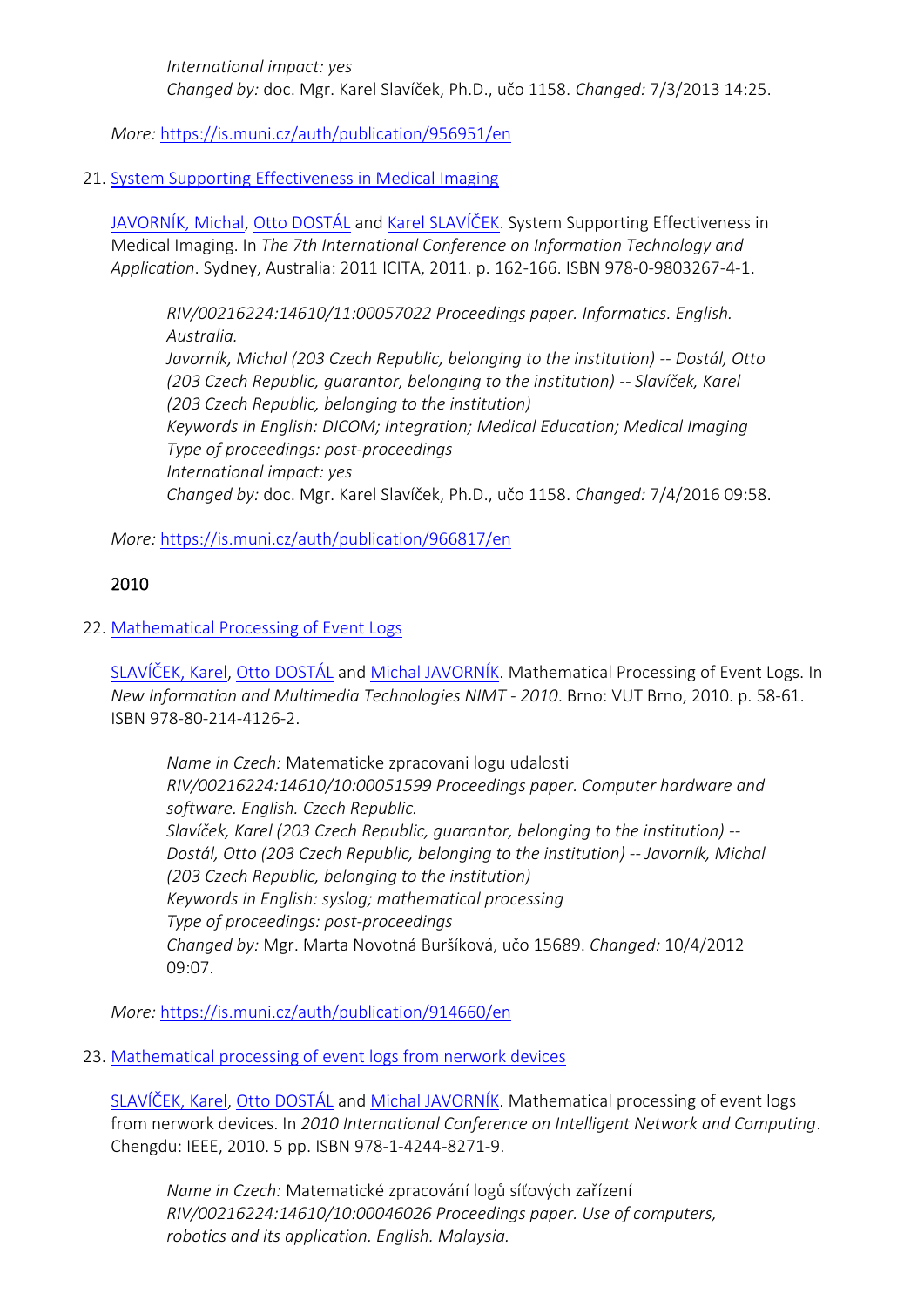*Slavíček, Karel (203 Czech Republic, belonging to the institution) -- Dostál, Otto (203 Czech Republic, guarantor, belonging to the institution) -- Javorník, Michal (203 Czech Republic, belonging to the institution) Keywords in English: event log; mathematical processing Type of proceedings: post-proceedings Changed by:* doc. Ing. Otto Dostál, CSc., učo 2535. *Changed:* 28/12/2010 11:32.

*More:* [https://is.muni.cz/auth/publication/914661/en](https://is.muni.cz/auth/publication/914661/en/Mathematical-processing-of-event-logs-from-nerwork-devices/Slavicek-Dostal-Javornik?lang=en)

24. MEDIMED - [Regional Centre for Medicine Image Data Processing](https://is.muni.cz/auth/publication/871015/en?lang=en)

[SLAVÍČEK, Karel](https://is.muni.cz/auth/person/1158?lang=en), [Otto DOSTÁL](https://is.muni.cz/auth/person/2535?lang=en), [Michal JAVORNÍK](https://is.muni.cz/auth/person/1111?lang=en) and Miloš DRDLA. MEDIMED - Regional Centre for Medicine Image Data Processing. In *Knowledge Discovery and Data Mining*. 2010th ed. USA: IEEE Computer Society, 2010. p. 310 - 313. ISBN 978-0-7695-3923-2.

*Name in Czech:* MEDIMED - Regionální centrum pro zpracování medicínských obrazových dat *RIV/00216224:14610/10:00043318 Proceedings paper. Informatics. English. Thailand. Slavíček, Karel (203 Czech Republic, belonging to the institution) -- Dostál, Otto (203 Czech Republic, guarantor, belonging to the institution) -- Javorník, Michal (203 Czech Republic, belonging to the institution) -- Drdla, Miloš (203 Czech Republic) Keywords in English: PACS; DICOM International impact: yes Changed by:* doc. Ing. Otto Dostál, CSc., učo 2535. *Changed:* 20/7/2011 11:08.

*More:* [https://is.muni.cz/auth/publication/871015/en](https://is.muni.cz/auth/publication/871015/en/MEDIMED-Regional-Centre-for-Medicine-Image-Data-Processing/Slavicek-Dostal-Javornik-Drdla?lang=en)

25. [System for Effective Collaboration in the Area of Medical Imaging](https://is.muni.cz/auth/publication/913027/en?lang=en)

[DOSTÁL, Otto](https://is.muni.cz/auth/person/2535?lang=en), [Karel SLAVÍČEK](https://is.muni.cz/auth/person/1158?lang=en) and [Michal JAVORNÍK](https://is.muni.cz/auth/person/1111?lang=en). System for Effective Collaboration in the Area of Medical Imaging. In *International Conference on Advanced Computer Science and Information Systems*. Bali: Faculty of Computer Science, Universitas Indonesia, Depok, 16424, 2010. p. 207 - 212.

*Name in Czech:* Systém pro efektivní spolupráci v oblasti medicínských obrazových dat *RIV/00216224:14610/10:00045827 Proceedings paper. Computer hardware and software. English. Indonesia. Dostál, Otto (203 Czech Republic, belonging to the institution) -- Slavíček, Karel (203 Czech Republic, belonging to the institution) -- Javorník, Michal (203 Czech Republic, guarantor, belonging to the institution) Keywords in English: Telemedicine; Medical Imaging Changed by:* doc. Ing. Otto Dostál, CSc., učo 2535. *Changed:* 20/7/2011 11:08.

*More:* [https://is.muni.cz/auth/publication/913027/en](https://is.muni.cz/auth/publication/913027/en/System-for-Effective-Collaboration-in-the-Area-of-Medical-Imaging/Dostal-Slavicek-Javornik?lang=en)

26. [Systém pro mezinárodní výměnu obrazových informací \(System for the international exchange](https://is.muni.cz/auth/publication/916524/en?lang=en)  [of image information\)](https://is.muni.cz/auth/publication/916524/en?lang=en)

[JAVORNÍK, Michal](https://is.muni.cz/auth/person/1111?lang=en) and [Otto DOSTÁL](https://is.muni.cz/auth/person/2535?lang=en). Systém pro mezinárodní výměnu obrazových informací (System for the international exchange of image information). In *Telemedicína Brno 2010*. 2010.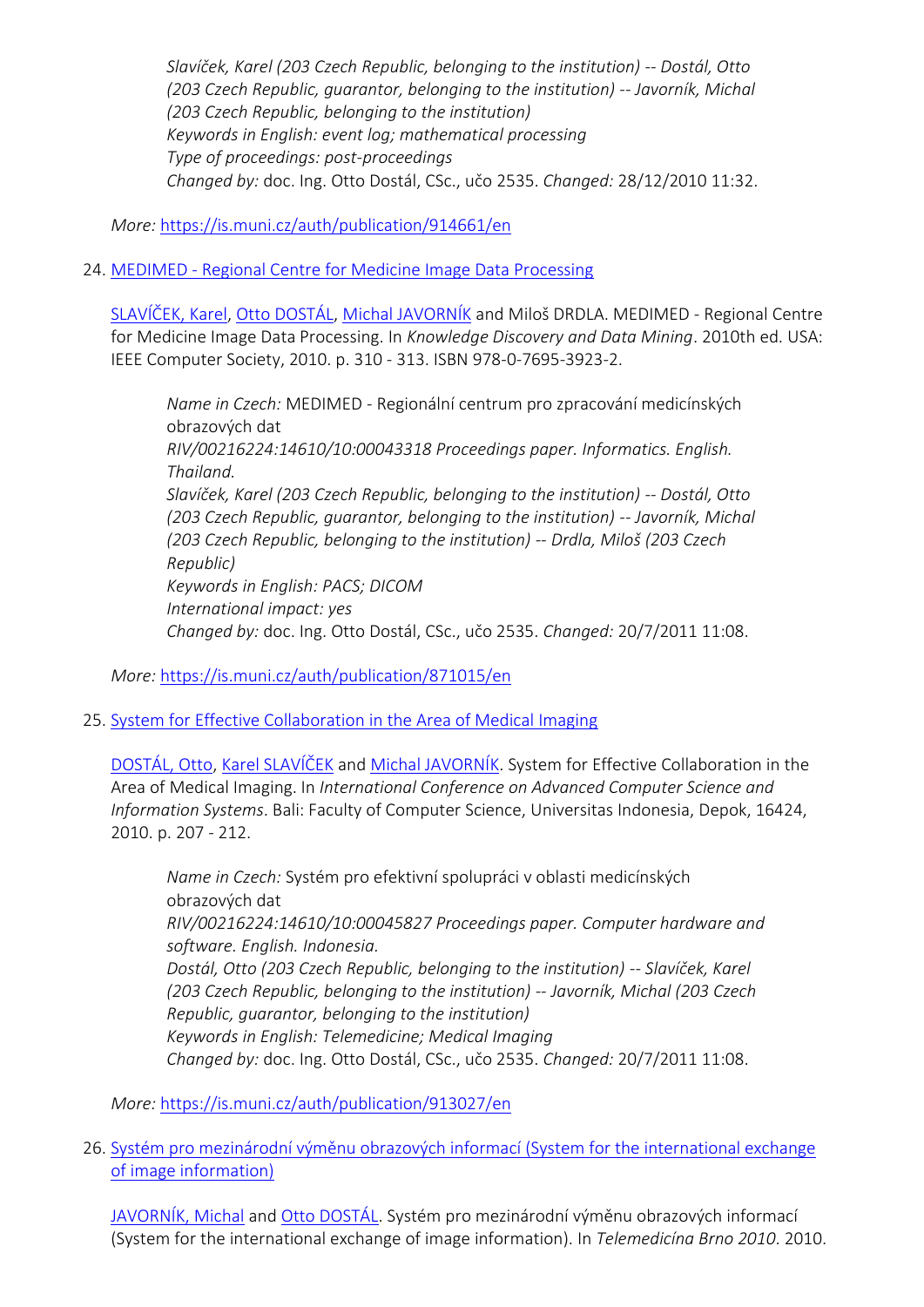*Name in Czech:* Systém pro mezinárodní výměnu obrazových informací *Name (in English):* System for the international exchange of image information *Use of computers, robotics and its application. Czech. Czech Republic. Keywords in English: DICOM; Telemedicine; Teleradiology; Type of proceedings: post-proceedings Changed by:* doc. Ing. Otto Dostál, CSc., učo 2535. *Changed:* 10/1/2011 08:25.

*More:* [https://is.muni.cz/auth/publication/916524/en](https://is.muni.cz/auth/publication/916524/en/System-pro-mezinarodni-vymenu-obrazovych-informaci/Javornik-Dostal?lang=en)

# 2009

27. [Current Development of MeDiMed the Regional Centre for Medicine Picture Data Processing](https://is.muni.cz/auth/publication/914632/en?lang=en)

[SLAVÍČEK, Karel](https://is.muni.cz/auth/person/1158?lang=en), [Otto DOSTÁL](https://is.muni.cz/auth/person/2535?lang=en), [Michal JAVORNÍK](https://is.muni.cz/auth/person/1111?lang=en) and [Vladimír SCHINDLER](https://is.muni.cz/auth/person/160298?lang=en). Current Development of MeDiMed the Regional Centre for Medicine Picture Data Processing. In *International Conference NEW INFORMATION AND MULTIMEDIA TECHNOLOGIES*. Brno: Brno University of Technology Faculty of Electrical Engineering and Communication, 2009. p. 58-61. ISBN 978-80- 214-3708-1.

*Name in Czech:* Současný stav vývoje projektu MeDiMed - regionálního centra zpracování medicínských obrazových dat *RIV/00216224:14610/09:00051597 Proceedings paper. Use of computers, robotics and its application. English. Czech Republic. Slavíček, Karel (203 Czech Republic, belonging to the institution) -- Dostál, Otto (203 Czech Republic, guarantor, belonging to the institution) -- Javorník, Michal (203 Czech Republic, belonging to the institution) -- Schindler, Vladimír (203 Czech Republic, belonging to the institution) Keywords in English: PACS; DICOM; telemedicine Type of proceedings: post-proceedings Changed by:* Mgr. Marta Novotná Buršíková, učo 15689. *Changed:* 10/4/2012 09:08.

*More:* [https://is.muni.cz/auth/publication/914632/en](https://is.muni.cz/auth/publication/914632/en/Current-Development-of-MeDiMed-the-Regional-Centre-for-Medicine-Picture-Data-Processing/Slavicek-Dostal-Javornik-Schindler?lang=en)

28. [Environment for effective training in medical image diagnostics](https://is.muni.cz/auth/publication/829949/en?lang=en)

HRTOŇOVÁ, Nina, [Michal JAVORNÍK](https://is.muni.cz/auth/person/1111?lang=en), [Aleš ROČEK](https://is.muni.cz/auth/person/205054?lang=en) and [Vladimír ZATLOUKAL](https://is.muni.cz/auth/person/1113?lang=en). Environment for effective training in medical image diagnostics. In *Research, Reflections and Innovations in Integrating ICT in Education*. 1st ed. Badajoz, Spain: Formatex, 2009. p. 1221-1224. ISBN 978-84- 692-1790-0.

*Keywords in English: medicine; collaborative environments; e-learning; DICOM; PACS; medical database; education; life-long learning; radiology Type of proceedings: pre-proceedings International impact: yes Reviewed: yes Changed by:* Mgr. Nina Hrtoňová, učo 2086. *Changed:* 28/4/2009 13:31.

*More:* [https://is.muni.cz/auth/publication/829949/en](https://is.muni.cz/auth/publication/829949/en/Environment-for-effective-training-in-medical-image-diagnostics/Hrtonova-Javornik-Rocek-Zatloukal?lang=en)

29. [Redundancy in Processing of Medical Image Data](https://is.muni.cz/auth/publication/872541/en?lang=en)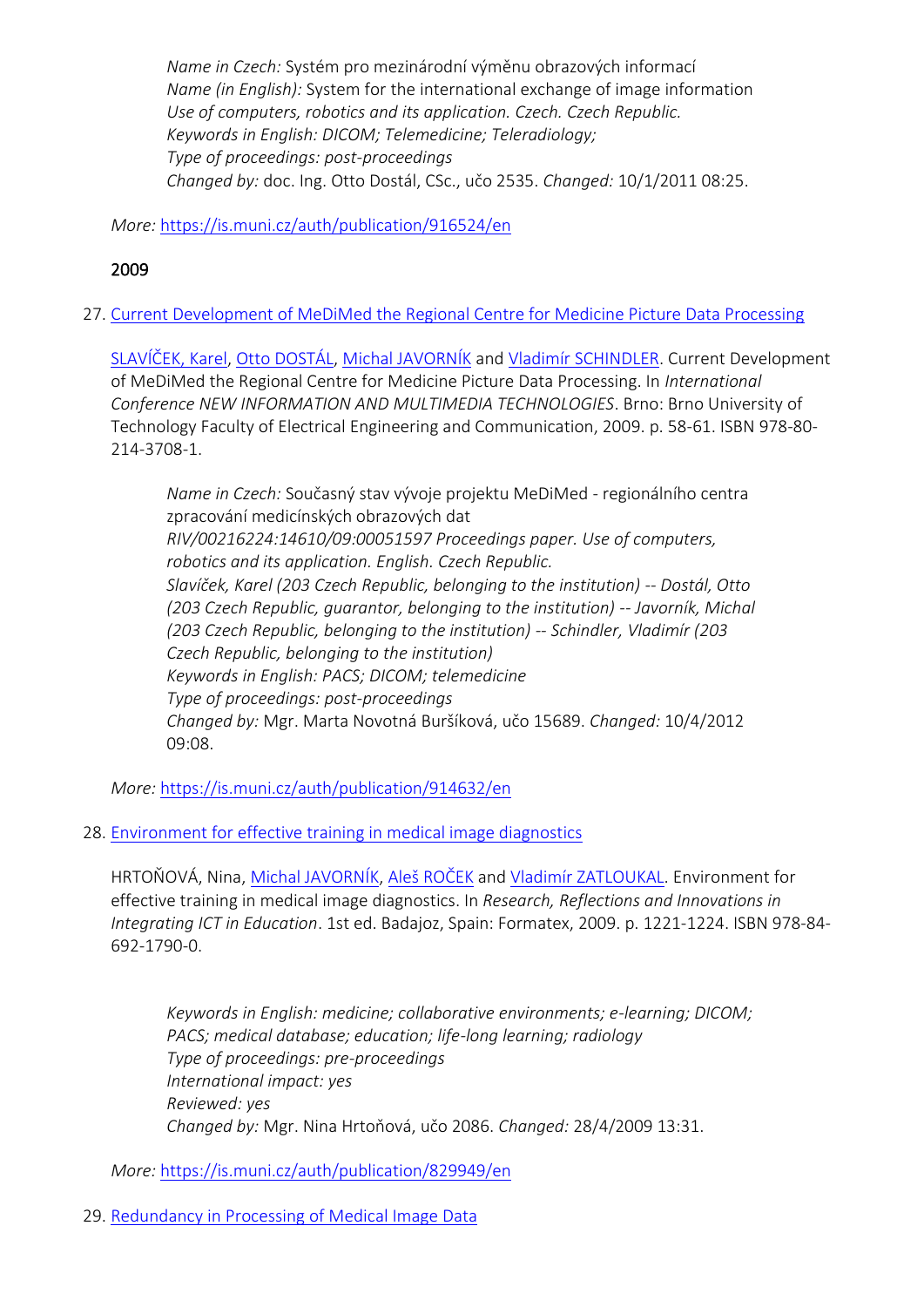[SLAVÍČEK, Karel](https://is.muni.cz/auth/person/1158?lang=en), [Michal JAVORNÍK](https://is.muni.cz/auth/person/1111?lang=en) and [Otto DOSTÁL](https://is.muni.cz/auth/person/2535?lang=en). Redundancy in Processing of Medical Image Data. In *Fourth International Conference on Computer Sciences and Convergence Information Technology*. Seoul, Korea: IEEE Computer Society Conference Publishing Services, 2009. p. 519-523. ISBN 978-1-4244-5244-6.

*Name in Czech:* Redundance ve zpracování medicínských obrazových dat *RIV/00216224:14610/09:00051296 Proceedings paper. Use of computers, robotics and its application. English. Republic of Korea. Slavíček, Karel (203 Czech Republic, guarantor, belonging to the institution) -- Javorník, Michal (203 Czech Republic, belonging to the institution) -- Dostál, Otto (203 Czech Republic, belonging to the institution) Keywords in English: DICOM; PACS; Telemedicine International impact: yes Changed by:* Mgr. Marta Novotná Buršíková, učo 15689. *Changed:* 27/3/2012 14:13.

*More:* [https://is.muni.cz/auth/publication/872541/en](https://is.muni.cz/auth/publication/872541/en/Redundancy-in-Processing-of-Medical-Image-Data/Slavicek-Javornik-Dostal?lang=en)

30. [Sharing the expert medical experience with medical students and specialists](https://is.muni.cz/auth/publication/930375/en?lang=en)

HRTOŇOVÁ, Nina, [Aleš ROČEK](https://is.muni.cz/auth/person/205054?lang=en) and [Michal JAVORNÍK](https://is.muni.cz/auth/person/1111?lang=en). Sharing the expert medical experience with medical students and specialists. In *10th INTERNATIONAL SCIENTIFIC CONFERENCE VIRTUAL UNIVERSITY VU'09*. Bratislava: E-ACADEMIA SLOVACA N: O., 2009. 5 pp. ISBN 978-80- 89316-11-3.

*International impact: yes Reviewed: yes Changed by:* Ing. Aleš Roček, Ph.D., učo 205054. *Changed:* 1/4/2015 11:36.

*More:* [https://is.muni.cz/auth/publication/930375/en](https://is.muni.cz/auth/publication/930375/en/Sharing-the-expert-medical-experience-with-medical-students-and-specialists/Hrtonova-Rocek-Javornik?lang=en)

31. [Zkušenosti s provozem Radiologického komunikačního c](https://is.muni.cz/auth/publication/916556/en?lang=en)entra (Experience with the operation of [radiological Communications Center\)](https://is.muni.cz/auth/publication/916556/en?lang=en)

[DOSTÁL, Otto](https://is.muni.cz/auth/person/2535?lang=en) and [Michal JAVORNÍK.](https://is.muni.cz/auth/person/1111?lang=en) Zkušenosti s provozem Radiologického komunikačního centra (Experience with the operation of radiological Communications Center). In *Telemedicína Brno 2009*. Brno: MSD, 2009. 5 pp. ISBN 978-80-7392-025-8.

*Name (in English):* Experience with the operation of radiological Communications Center

*RIV/00216224:14610/09:00046328 Proceedings paper. Use of computers, robotics and its application. Czech. Czech Republic. Dostál, Otto (203 Czech Republic, guarantor, belonging to the institution) -- Javorník, Michal (203 Czech Republic, belonging to the institution) Keywords in English: PACS; DICOM; Radiological communication center; Type of proceedings: post-proceedings Changed by:* doc. Ing. Otto Dostál, CSc., učo 2535. *Changed:* 10/1/2011 08:29.

*More:* [https://is.muni.cz/auth/publication/916556/en](https://is.muni.cz/auth/publication/916556/en/Zkusenosti-s-provozem-Radiologickeho-komunikacniho-centra/Dostal-Javornik?lang=en)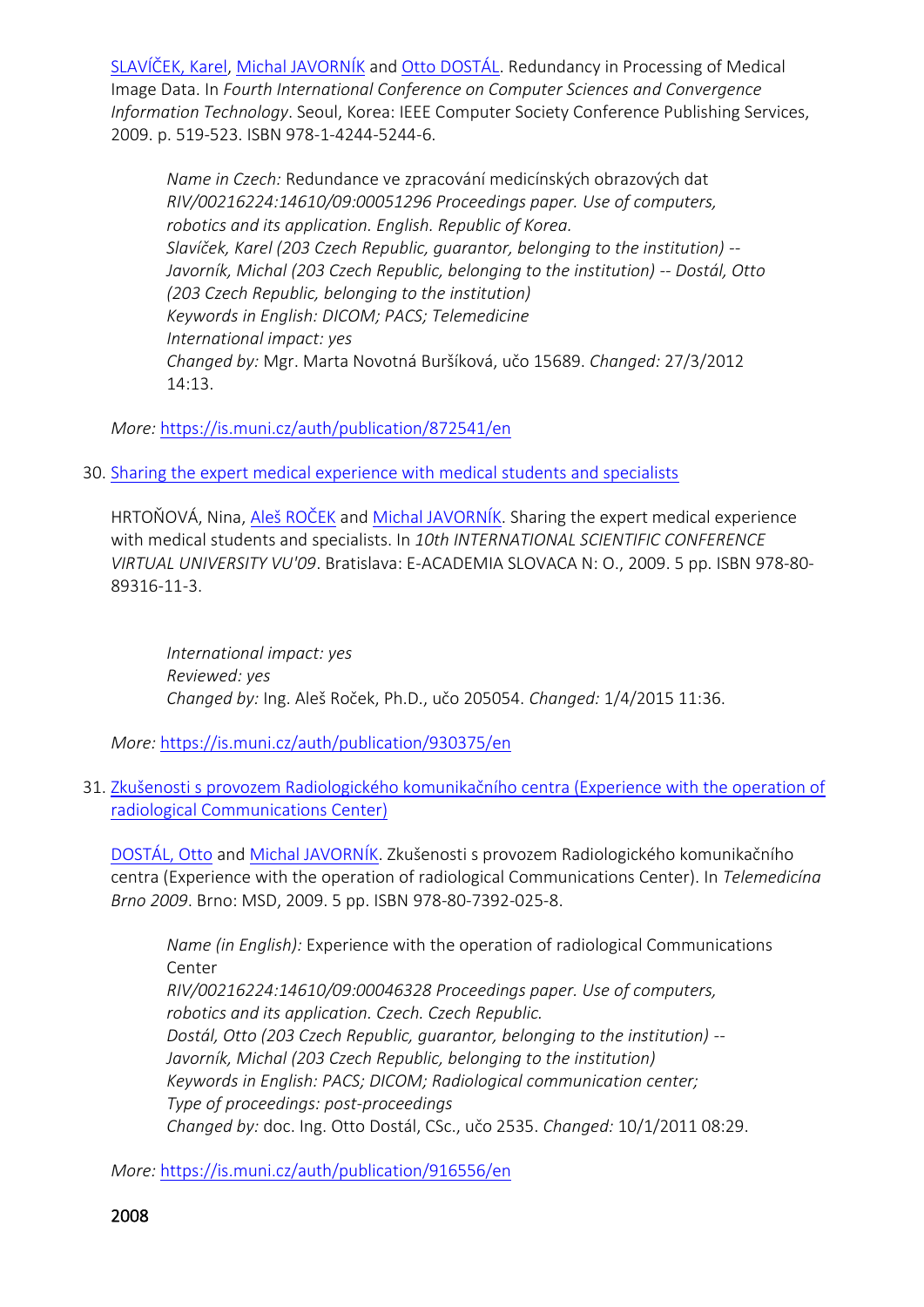32. [Ict as Tool for Controlling of Market Relationship and Increasing of Economic Effectiveness in](https://is.muni.cz/auth/publication/798764/en?lang=en)  [the Area of Processing of Medical Image Data](https://is.muni.cz/auth/publication/798764/en?lang=en)

[JAVORNÍK, Michal](https://is.muni.cz/auth/person/1111?lang=en), Otto [DOSTÁL](https://is.muni.cz/auth/person/2535?lang=en), [Karel SLAVÍČEK](https://is.muni.cz/auth/person/1158?lang=en) and Miloslav FILKA. Ict as Tool for Controlling of Market Relationship and Increasing of Economic Effectiveness in the Area of Processing of Medical Image Data. In *New information and multimedia technologies NIMT- 2008*. Brno: University of Technology, Brno, 2008. p. 83-85. ISBN 978-80-214-3708-1.

*Name in Czech:* Uplatnění ICT jako nástroje řízení tržních vztahů a zvyšování efektivity při zpracování medicínských obrazových dat *Use of computers, robotics and its application. English. Czech Republic. Keywords in English: Telemedicine; Integration; DICOM; PACS Type of proceedings: pre-proceedings International impact: yes Changed by:* Mgr. Marta Novotná Buršíková, učo 15689. *Changed:* 20/4/2011 15:55.

*More:* [https://is.muni.cz/auth/publication/798764/en](https://is.muni.cz/auth/publication/798764/en/Ict-as-Tool-for-Controlling-of-Market-Relationship-and-Increasing-of-Economic-Effectiveness-in-the-Area-of-Processing-of-Medical-Image-Data/Javornik-Dostal-Slavicek-Filka?lang=en)

33. Knowledge Management and Cost - [Effectiveness in the Area of Medical Image Data](https://is.muni.cz/auth/publication/798773/en?lang=en)

[JAVORNÍK, Michal](https://is.muni.cz/auth/person/1111?lang=en), [Otto DOSTÁL](https://is.muni.cz/auth/person/2535?lang=en), [Karel SLAVÍČEK](https://is.muni.cz/auth/person/1158?lang=en) and [Pavel VENTRUBA.](https://is.muni.cz/auth/person/1779?lang=en) Knowledge Management and Cost - Effectiveness in the Area of Medical Image Data. In *The 38th International Conference on Computers &Industrial Engineering*. Beijing, China: University, Beijing,China, 2008. p. 883-887. ISBN 978-7-121-07437-0.

*Name in Czech:* Řízení znalostí a nákladová efektivita v oblasti medicínských obrazových dat *RIV/00216224:14610/08:00024348 Proceedings paper. Use of computers, robotics and its application. English. China. Javorník, Michal (203 Czech Republic, guarantor, belonging to the institution) -- Dostál, Otto (203 Czech Republic, belonging to the institution) -- Slavíček, Karel (203 Czech Republic, belonging to the institution) -- Ventruba, Pavel (203 Czech Republic, belonging to the institution) Keywords in English: KNOWLEDGE MANAGEMENT; MEDICAL; DICOM; Type of proceedings: pre-proceedings International impact: yes Reviewed: yes Changed by:* doc. Ing. Otto Dostál, CSc., učo 2535. *Changed:* 20/7/2011 11:10.

*More:* [https://is.muni.cz/auth/publication/798773/en](https://is.muni.cz/auth/publication/798773/en/Knowledge-Management-and-Cost-Effectiveness-in-the-Area-of-Medical-Image-Data/Javornik-Dostal-Slavicek-Ventruba?lang=en)

34. [Mathematical Processing of Syslog Messages from Routers an Switches](https://is.muni.cz/auth/publication/800275/en?lang=en)

[SLAVÍČEK, Karel](https://is.muni.cz/auth/person/1158?lang=en), [Jaroslav LEDVINKA,](https://is.muni.cz/auth/person/510?lang=en) [Michal JAVORNÍK](https://is.muni.cz/auth/person/1111?lang=en) and [Otto DOSTÁL](https://is.muni.cz/auth/person/2535?lang=en). Mathematical Processing of Syslog Messages from Routers an Switches. In *Information and Automation for Sustainability*. Colombo: IEEE Catalog Number CFP0809B, 2008. p. 463-468. ISBN 978-1-4244- 2900-4.

*Name in Czech:* Matematické zpracování Syslog zpráv ze směrovačů a přepínačů *RIV/00216224:14610/08:00024359 Proceedings paper. Use of computers, robotics and its application. English. Sri Lanka. Slavíček, Karel (203 Czech Republic, guarantor, belonging to the institution) --*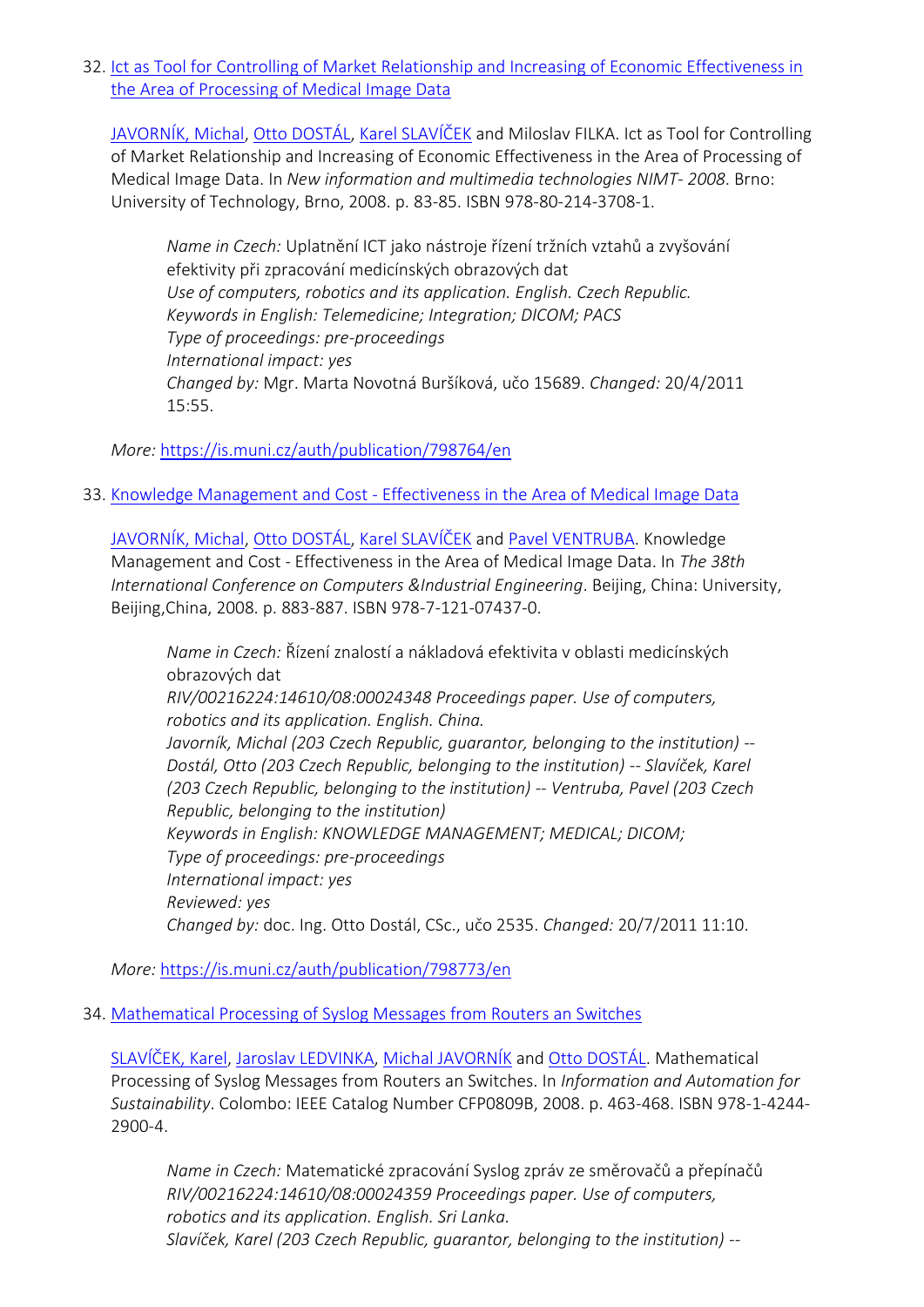*Ledvinka, Jaroslav (203 Czech Republic, belonging to the institution) -- Javorník, Michal (203 Czech Republic, belonging to the institution) -- Dostál, Otto (203 Czech Republic, belonging to the institution) Keywords in English: Network; Syslog; Message; Processing; Type of proceedings: pre-proceedings International impact: yes Reviewed: yes Changed by:* doc. Ing. Otto Dostál, CSc., učo 2535. *Changed:* 20/7/2011 11:10.

*More:* [https://is.muni.cz/auth/publication/800275/en](https://is.muni.cz/auth/publication/800275/en/Mathematical-Processing-of-Syslog-Messages-from-Routers-an-Switches/Slavicek-Ledvinka-Javornik-Dostal?lang=en)

35. [Technology backround of international collaboration on medicine multimedia knowledge base](https://is.muni.cz/auth/publication/766557/en?lang=en)  [establishment](https://is.muni.cz/auth/publication/766557/en?lang=en)

[SLAVÍČEK, Karel](https://is.muni.cz/auth/person/1158?lang=en), [Michal JAVORNÍK](https://is.muni.cz/auth/person/1111?lang=en) and [Otto DOSTÁL](https://is.muni.cz/auth/person/2535?lang=en). Technology backround of international collaboration on medicine multimedia knowledge base establishment. In *Proceedings of the 2nd WSEAS International Conference on COMPUTER ENGINEERING and APPLICATIONS(CEA'08)*. Acapulco, Mexico, January 25-27, 2008: Published by WSEAS Press, 2008. p. 137-142, 5 pp. ISBN 978-960-6766-33-6.

*Name in Czech:* Technologické základna pro mezinárodní spolupráci v oblasti vytváření medicínské multimediální databáze *RIV/00216224:14610/08:00041923 Proceedings paper. Use of computers, robotics and its application. English. Mexico. Slavíček, Karel (203 Czech Republic, guarantor, belonging to the institution) -- Javorník, Michal (203 Czech Republic, belonging to the institution) -- Dostál, Otto (203 Czech Republic, belonging to the institution) Keywords in English: DICOM; medicine ; multimedia ; data Type of proceedings: post-proceedings International impact: yes Reviewed: yes Changed by:* Mgr. Marta Novotná Buršíková, učo 15689. *Changed:* 21/4/2011 10:39.

*More:* [https://is.muni.cz/auth/publication/766557/en](https://is.muni.cz/auth/publication/766557/en/Technology-backround-of-international-collaboration-on-medicine-multimedia-knowledge-base-establishment/Slavicek-Javornik-Dostal?lang=en)

## 2007

## 36. [DICOM-based teaching archive: the Czech MeDiMed project](https://is.muni.cz/auth/publication/819967/en?lang=en)

[KŘÍSTEK, Jan](https://is.muni.cz/auth/person/90630?lang=en), [Petr KRUPA,](https://is.muni.cz/auth/person/2084?lang=en) [Marek MECHL](https://is.muni.cz/auth/person/24004?lang=en) and [Michal JAVORNÍK](https://is.muni.cz/auth/person/1111?lang=en). DICOM-based teaching archive: the Czech MeDiMed project. In *International Journal of Computer Assisted Radiology and Surgery*. 2007/2. Berlin, Německo: Springer, 2007. 1 pp. ISSN 1861-6410.

*Name in Czech:* Výukový archiv v DICOM formátu: Český projekt MeDiMed

*Keywords in English: teaching archive; DICOM; MeDiMed; radiology Reviewed: yes Changed by:* MUDr. Jan Křístek, Ph.D., učo 90630. *Changed:* 13/2/2009 14:03.

*More:* [https://is.muni.cz/auth/publication/819967/en](https://is.muni.cz/auth/publication/819967/en/DICOM-based-teaching-archive-the-Czech-MeDiMed-project/Kristek-Krupa-Mechl-Javornik?lang=en)

37. [Digital tutorial archive](https://is.muni.cz/auth/publication/727882/en?lang=en)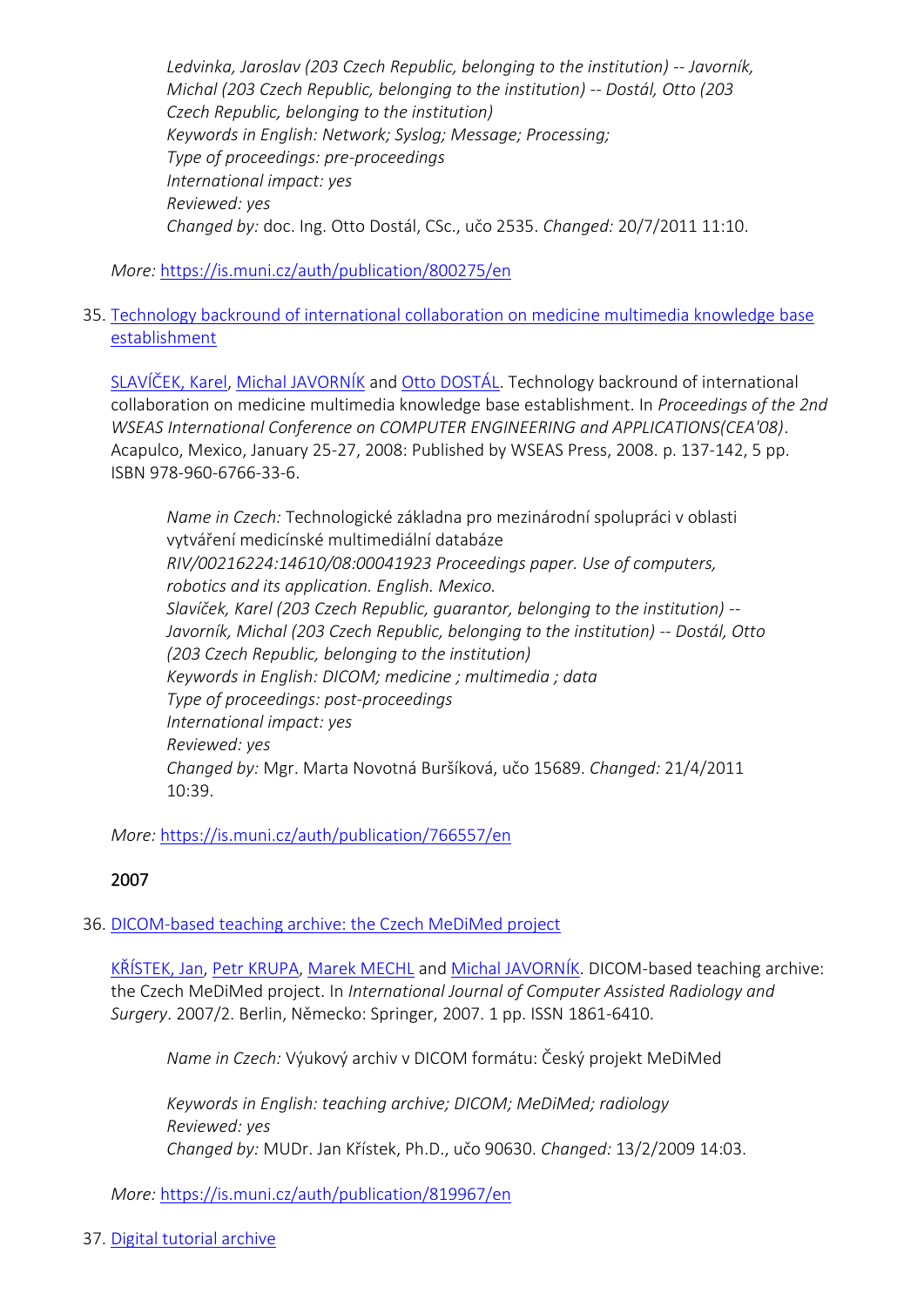RAČANSKÁ, Eva, [Otto DOSTÁL](https://is.muni.cz/auth/person/2535?lang=en), [Michal JAVORNÍK](https://is.muni.cz/auth/person/1111?lang=en), [Pavel VENTRUBA](https://is.muni.cz/auth/person/1779?lang=en) and [Martin PETRENKO.](https://is.muni.cz/auth/person/31215?lang=en) Digital tutorial archive. In *Proceedings of The 3rd IASTED International Conference on Telehealth 2007*. Anaheim/Calgary/Zurich: ACTA Press, 2007. p. 77-81. ISBN 978-0-88986-668-3.

*Name in Czech:* Digitální výukový archiv *Name (in English):* Digital tutorial archive *Informatics. English. Chad. Keywords in English: PACS (Picture Archiving and Communication System); DICOM (Digital Imaging and Communication in Medicine); Digital Image; Tutorial Database Type of proceedings: pre-proceedings International impact: yes Changed by:* doc. Ing. Otto Dostál, CSc., učo 2535. *Changed:* 10/4/2010 10:57.

*More:* [https://is.muni.cz/auth/publication/727882/en](https://is.muni.cz/auth/publication/727882/en/Digital-tutorial-archive/Racanska-Dostal-Javornik-Ventruba?lang=en)

38. [Digitální obrazový archiv \(Digital tutorial archive\)](https://is.muni.cz/auth/publication/727885/en?lang=en)

RAČANSKÁ, Eva, [Martin PETRENKO,](https://is.muni.cz/auth/person/31215?lang=en) [Pavel VENTRUBA,](https://is.muni.cz/auth/person/1779?lang=en) [Otto DOSTÁL](https://is.muni.cz/auth/person/2535?lang=en) and [Michal JAVORNÍK](https://is.muni.cz/auth/person/1111?lang=en). Digitální obrazový archiv (Digital tutorial archive). *Praktická gynekologie*. Brno: Medica Healthworld, 2007, vol. 2007, No 4, p. 179-183. ISSN 1211-6645.

*Name in Czech:* Digitální obrazový archiv *Name (in English):* Digital tutorial archive *RIV/00216224:14610/07:00041595 Article in a journal. Gynaecology and obstetrics. Czech. Czech Republic. Račanská, Eva (203 Czech Republic, guarantor, belonging to the institution) -- Petrenko, Martin (203 Czech Republic, belonging to the institution) -- Ventruba, Pavel (203 Czech Republic, belonging to the institution) -- Dostál, Otto (203 Czech Republic, belonging to the institution) -- Javorník, Michal (203 Czech Republic, belonging to the institution) Keywords in English: PACS; modalita; digitální záznam; anonymizace Changed by:* doc. Ing. Otto Dostál, CSc., učo 2535. *Changed:* 19/8/2011 09:06.

*More:* [https://is.muni.cz/auth/publication/727885/en](https://is.muni.cz/auth/publication/727885/en/Digitalni-obrazovy-archiv/Racanska-Petrenko-Ventruba-Dostal?lang=en)

## 39. Improving Education and Cost - [Effectiveness in Medical Imaging](https://is.muni.cz/auth/publication/723748/en?lang=en)

[JAVORNÍK, Michal](https://is.muni.cz/auth/person/1111?lang=en) and Ot[to DOSTÁL](https://is.muni.cz/auth/person/2535?lang=en). Improving Education and Cost - Effectiveness in Medical Imaging. *IT@Networking Communications*. Brussels: Christin Marolt, 2007, 1/2007, No 2, p. 14- 15. ISSN 1784-0716.

*Name in Czech:* Zkvalitnění výuky a zvýšení efektivity při zpracování medicínské obrazové informace *RIV/00216224:14610/07:00041514 Article in a journal. Use of computers, robotics and its application. English. Belgium. Javorník, Michal (203 Czech Republic, guarantor, belonging to the institution) -- Dostál, Otto (203 Czech Republic, belonging to the institution) Keywords in English: Image; Network; education Reviewed: yes Changed by:* doc. Ing. Otto Dostál, CSc., učo 2535. *Changed:* 19/8/2011 09:06.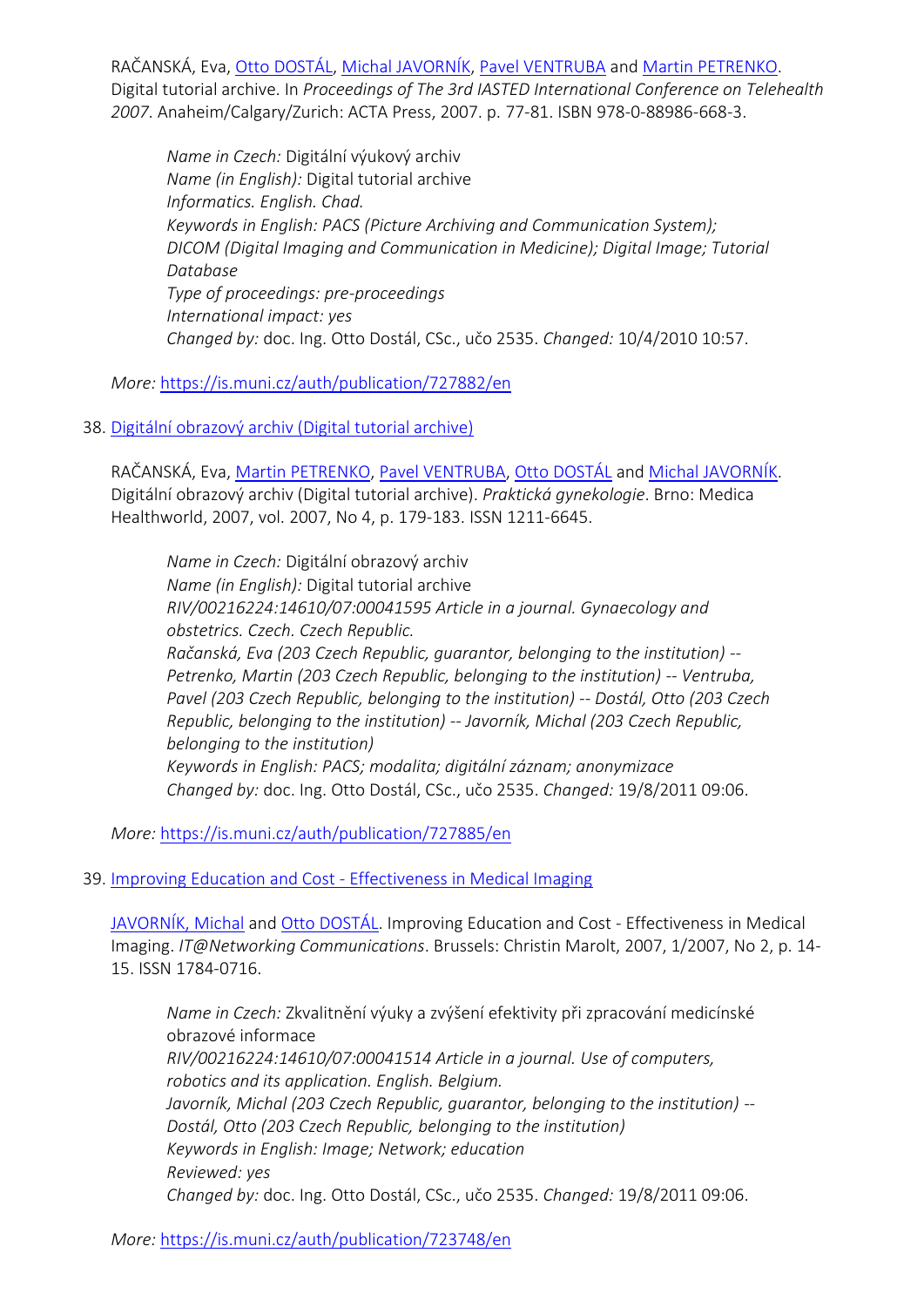#### 40. [Integration of Telemedicine Activities in the Czech Republic](https://is.muni.cz/auth/publication/766560/en?lang=en)

[DOSTÁL, Otto](https://is.muni.cz/auth/person/2535?lang=en), [Michal JAVORNÍK](https://is.muni.cz/auth/person/1111?lang=en), [Karel SLAVÍČEK](https://is.muni.cz/auth/person/1158?lang=en) and [Pavel VENTRUBA.](https://is.muni.cz/auth/person/1779?lang=en) Integration of Telemedicine Activities in the Czech Republic. In *4th International Conference on Innovations in Information Technology, Innovations '07. IEEE*. Dubai, United Arab Emirates: UAE University, 2007. p. 532-536. ISBN 978-1-4244-1840-4.

*Name in Czech:* Integrace telemedicínských aktivit v ČR *RIV/00216224:14610/07:00041924 Proceedings paper. Use of computers, robotics and its application. English. United Arab Emirates. Dostál, Otto (203 Czech Republic, guarantor, belonging to the institution) -- Javorník, Michal (203 Czech Republic, belonging to the institution) -- Slavíček, Karel (203 Czech Republic, belonging to the institution) -- Ventruba, Pavel (203 Czech Republic, belonging to the institution) Keywords in English: Regional; PACS; medical training; cooperation; Type of proceedings: post-proceedings International impact: yes Reviewed: yes Changed by:* doc. Ing. Otto Dostál, CSc., učo 2535. *Changed:* 19/8/2011 09:05.

*More:* [https://is.muni.cz/auth/publication/766560/en](https://is.muni.cz/auth/publication/766560/en/Integration-of-Telemedicine-Activities-in-the-Czech-Republic/Dostal-Javornik-Slavicek-Ventruba?lang=en)

41. [Opportunities of Todays ICT Technologies for Support of Education and Training in Radiology](https://is.muni.cz/auth/publication/723893/en?lang=en)

[KRUPA, Petr,](https://is.muni.cz/auth/person/2084?lang=en) [Michal JAVORNÍK](https://is.muni.cz/auth/person/1111?lang=en) and [Otto DOSTÁL](https://is.muni.cz/auth/person/2535?lang=en). Opportunities of Todays ICT Technologies for Support of Education and Training in Radiology. In *The Sixth International Conference on Networking (ICN 2007)*. Sainte - Luce, Martinique, France: IEEE computer society, 2007. p. 57- 62. ISBN 0-7695-2805-8.

*Name in Czech:* Možnosti současných technologií pro podporu výuky v radiologii *Use of computers, robotics and its application. English. France. Keywords in English: Dicom ; MeDiMed ; PACS ; Teaching archive; Type of proceedings: post-proceedings International impact: yes Reviewed: yes Changed by:* doc. Ing. Otto Dostál, CSc., učo 2535. *Changed:* 10/4/2010 11:07.

*More:* [https://is.muni.cz/auth/publication/723893/en](https://is.muni.cz/auth/publication/723893/en/Opportunities-of-Todays-ICT-Technologies-for-Support-of-Education-and-Training-in-Radiology/Krupa-Javornik-Dostal?lang=en)

### 42. [PACS v gynekologii \(PACS in gynecology\)](https://is.muni.cz/auth/publication/727884/en?lang=en)

RAČANSKÁ, Eva, [Martin PETRENKO,](https://is.muni.cz/auth/person/31215?lang=en) [Pavel VENTRUBA,](https://is.muni.cz/auth/person/1779?lang=en) [Otto DOSTÁL](https://is.muni.cz/auth/person/2535?lang=en) and [Michal JAVORNÍK](https://is.muni.cz/auth/person/1111?lang=en). PACS v gynekologii (PACS in gynecology). In *Edukační sborník XXXI. Brněnské onkologické dny*. Brno: Masarykův onkologický ústav, 2007. p. 60. ISBN 978-978-8679-30-1.

*Name in Czech:* PACS v gynekologii *Name (in English):* PACS in gynecology *Gynaecology and obstetrics. Czech. Czech Republic. Keywords in English: PACS; endoskopie; ultrazvuk; digitální obrazová data Type of proceedings: pre-proceedings Changed by:* Mgr. Marta Novotná Buršíková, učo 15689. *Changed:* 25/3/2011 15:48.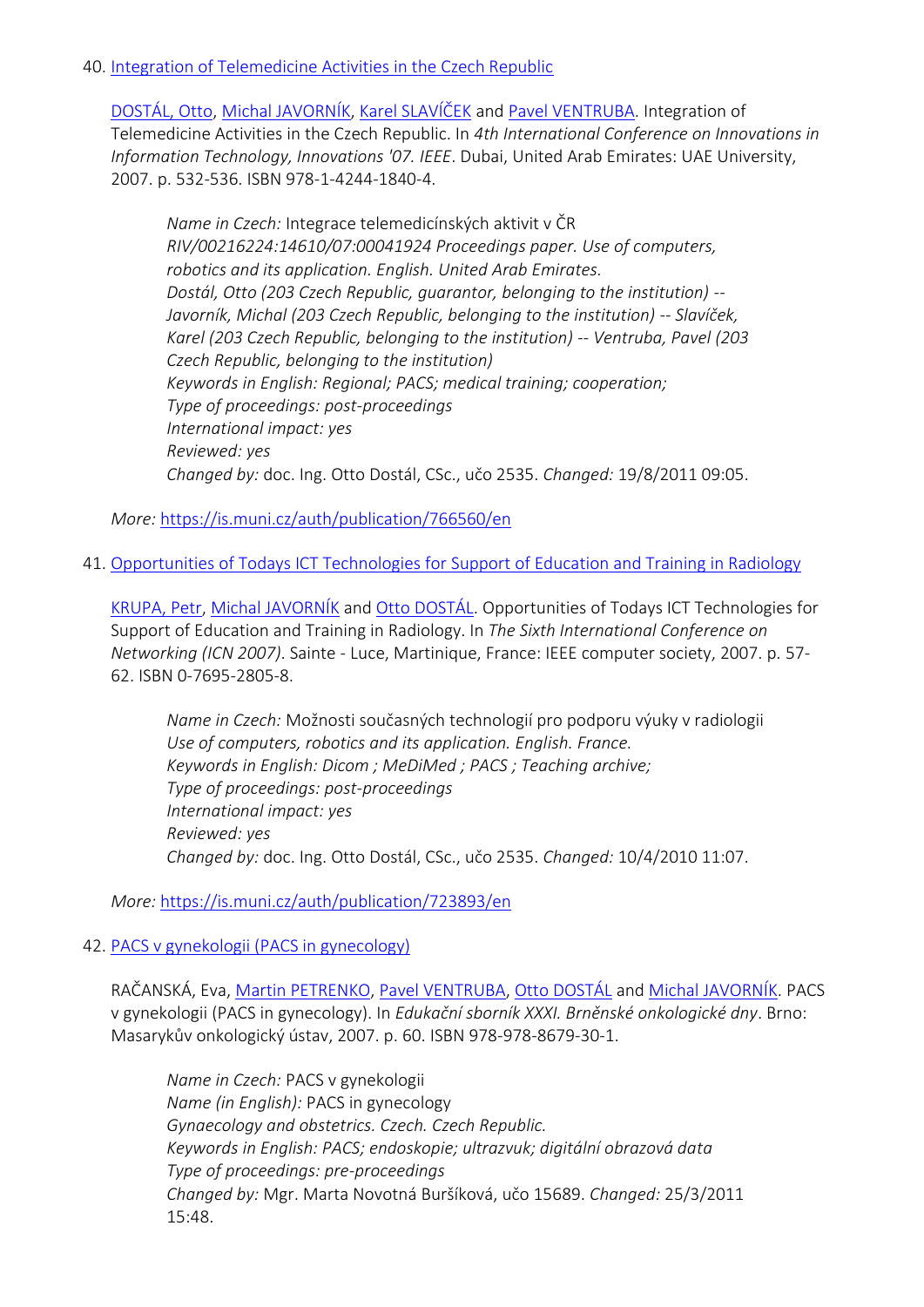*More:* [https://is.muni.cz/auth/publication/727884/en](https://is.muni.cz/auth/publication/727884/en/PACS-v-gynekologii/Racanska-Petrenko-Ventruba-Dostal?lang=en)

43. Projekt MEDIMED - [regionální archiv medicínských obrazových dat \(The MEDIMED project](https://is.muni.cz/auth/publication/747633/en?lang=en)  [regional archive of medicine multimedia data\)](https://is.muni.cz/auth/publication/747633/en?lang=en)

[DOSTÁL, Otto](https://is.muni.cz/auth/person/2535?lang=en), [Michal JAVORNÍK](https://is.muni.cz/auth/person/1111?lang=en), [Martin PETRENKO,](https://is.muni.cz/auth/person/31215?lang=en) [Aleš ROČEK](https://is.muni.cz/auth/person/205054?lang=en) and [Karel SLAVÍČEK](https://is.muni.cz/auth/person/1158?lang=en). Projekt MEDIMED - regionální archiv medicínských obrazových dat (The MEDIMED project - regional archive of medicine multimedia data). In *Širokopásmové sítě a jejich aplikace*. Olomouc: CESNET,z.s.p.o.a UP Olomouc, 2007. p. 110-114. ISBN 978-80-244-1687-8.

*Name (in English):* The MEDIMED project - regional archive of medicine multimedia data *Use of computers, robotics and its application. Czech. Czech Republic. Keywords in English: PACS;MEDIMED;DICOM International impact: yes Reviewed: yes Changed by:* Ing. Aleš Roček, Ph.D., učo 205054. *Changed:* 1/4/2015 11:40.

*More:* [https://is.muni.cz/auth/publication/747633/en](https://is.muni.cz/auth/publication/747633/en/Projekt-MEDIMED-regionalni-archiv-medicinskych-obrazovych-dat/Dostal-Javornik-Petrenko-Rocek?lang=en)

44. [Regionání řešení pro podporu medicínských obrazových informací \(Complex support of medical](https://is.muni.cz/auth/publication/724055/en?lang=en)  [image information processing\)](https://is.muni.cz/auth/publication/724055/en?lang=en)

[DOSTÁL, Otto](https://is.muni.cz/auth/person/2535?lang=en) and [Michal JAVORNÍK.](https://is.muni.cz/auth/person/1111?lang=en) Regionání řešení pro podporu medicínských obrazových informací (Complex support of medical image information processing). In *Telemedicína Brno 2007*. Brno: MSD, 2007. p. 95-119. ISBN 978-80-86633-94-7.

*Name in Czech:* Complex support of medical image information processing *Name (in English):* Complex support of medical image information processing *Use of computers, robotics and its application. Czech. Czech Republic. Keywords in English: Picture archiving; Communication; Medical Type of proceedings: pre-proceedings Changed by:* Mgr. Marta Novotná Buršíková, učo 15689. *Changed:* 21/4/2011 11:43.

*More:* [https://is.muni.cz/auth/publication/724055/en](https://is.muni.cz/auth/publication/724055/en/Regionani-reseni-pro-podporu-medicinskych-obrazovych-informaci/Dostal-Javornik?lang=en)

45. [Tříleté fungování výukové databáze MEDIMED: praktické aspekty](https://is.muni.cz/auth/publication/752037/en?lang=en)

[KŘÍSTEK, Jan](https://is.muni.cz/auth/person/90630?lang=en), [Marek MECHL,](https://is.muni.cz/auth/person/24004?lang=en) [Michal JAVORNÍK](https://is.muni.cz/auth/person/1111?lang=en), [Ladislav DUŠEK](https://is.muni.cz/auth/person/670?lang=en) and [Petr KRUPA](https://is.muni.cz/auth/person/2084?lang=en). Tříleté fungování výukové databáze MEDIMED: praktické aspekty. In *Sborník přednášek Telemedicína Brno 2007*. Brno, 2007. p. CD nosič. ISBN 978-80-86633-94-7.

*Changed by:* doc. MUDr. Marek Mechl, Ph.D., MBA, učo 24004. *Changed:* 28/1/2008 13:50.

*More:* [https://is.muni.cz/auth/publication/752037/en](https://is.muni.cz/auth/publication/752037/en/Trilete-fungovani-vyukove-databaze-MEDIMED-prakticke-aspekty/Kristek-Mechl-Javornik-Dusek?lang=en)

46. [Use of 3D geometry modelling of osteochondrosis-like iatrogenic lesions as a template for press](https://is.muni.cz/auth/publication/771705/en?lang=en)  [and fit scaffold seeded with mesenchymal stem cells.](https://is.muni.cz/auth/publication/771705/en?lang=en)

[KRUPA, Petr](https://is.muni.cz/auth/person/2084?lang=en), Pavel KRŠEK, [Michal JAVORNÍK](https://is.muni.cz/auth/person/1111?lang=en), [Otto DOSTÁL](https://is.muni.cz/auth/person/2535?lang=en), Robert SRNEC, Pavel USVALD, Pavel PROKS, Helga KECOVÁ, Evzen AMLER, Josef JANČÁŘ, [Petr GÁL](https://is.muni.cz/auth/person/1765?lang=en), [Ladislav PLÁNKA](https://is.muni.cz/auth/person/20583?lang=en) and [Alois](https://is.muni.cz/auth/person/24520?lang=en)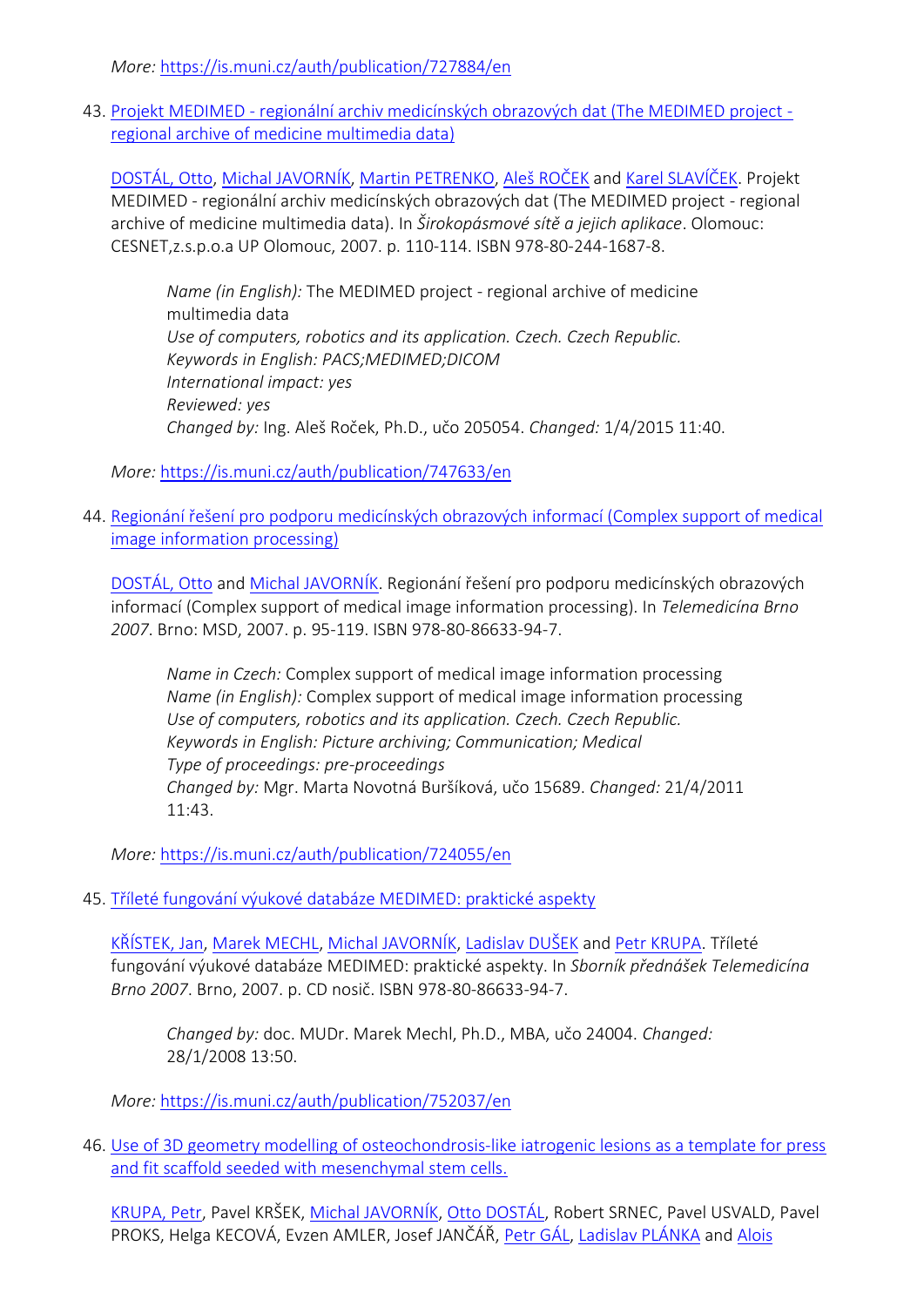[NEČAS](https://is.muni.cz/auth/person/24520?lang=en). Use of 3D geometry modelling of osteochondrosis-like iatrogenic lesions as a template for press and fit scaffold seeded with mesenchymal stem cells. *Physiological Research*. Praha: Institute of Physiology, Academy of Sci, 2007, vol. 56, Suppl 1, p. 107-114. ISSN 0862-8408.

*Name in Czech:* Pouziti 3D geometrickych modelovani k vytvoreni predlohz iatrogenniho osteochondralniho dfektu pro pripravu skafodu pro transplnataci kmenovych bunek.

*RIV/00216224:14110/07:00024045 Article in a journal. Traumatology and orthopaedics. English. Czech Republic.*

*Krupa, Petr (203 Czech Republic, guarantor) -- Kršek, Pavel (203 Czech Republic) -- Javorník, Michal (203 Czech Republic) -- Dostál, Otto (203 Czech Republic) -- Srnec, Robert (203 Czech Republic) -- Usvald, Pavel (203 Czech Republic) -- Proks, Pavel (203 Czech Republic) -- Kecová, Helga (203 Czech Republic) -- Amler, Evzen (203 Czech Republic) -- Jančář, Josef (203 Czech Republic) -- Gál, Petr (203 Czech Republic) -- Plánka, Ladislav (203 Czech Republic) -- Nečas, Alois (203 Czech Republic) Keywords in English: cartilage; CT imaging; tissue segmentation; joint resurfacing; mesenchyma stem cells International impact: yes Reviewed: yes Changed by:* doc. Ing. Otto Dostál, CSc., učo 2535. *Changed:* 26/6/2009 09:09.

*More:* [https://is.muni.cz/auth/publication/771705/en](https://is.muni.cz/auth/publication/771705/en/Use-of-3D-geometry-modelling-of-osteochondrosis-like-iatrogenic-lesions-as-a-template-for-press-and-fit-scaffold-seeded-with-mesenchymal-stem-cells/Krupa-Krsek-Javornik-Dostal?lang=en)

# 2006

47. [Collaborative environment supporting research and education in the area of medical image](https://is.muni.cz/auth/publication/697369/en?lang=en)  [information](https://is.muni.cz/auth/publication/697369/en?lang=en)

[DOSTÁL, Ot](https://is.muni.cz/auth/person/2535?lang=en)to, [Michal JAVORNÍK](https://is.muni.cz/auth/person/1111?lang=en) and [Pavel VENTRUBA.](https://is.muni.cz/auth/person/1779?lang=en) Collaborative environment supporting research and education in the area of medical image information. *International Journal of Computer Assisted Radiology and Surgery*. Deutschland: Springer, 2006, vol. 2006, No 1, p. 98- 100. ISSN 1861-6410.

*Name in Czech:* Kolaborativni prostredi pro podporu vyzkumu a vzdelavani v oblasti medicinskych obrazovych informaci *RIV/00216224:14610/06:00017279 Article in a journal. Use of computers, robotics and its application. English. Japan. Dostál, Otto (203 Czech Republic, guarantor) -- Javorník, Michal (203 Czech Republic) -- Ventruba, Pavel (203 Czech Republic) Keywords in English: Education and Research PACS; DICOM; Collaborative environment Changed by:* doc. Ing. Otto Dostál, CSc., učo 2535. *Changed:* 4/10/2006 11:04.

*More:* [https://is.muni.cz/auth/publication/697369/en](https://is.muni.cz/auth/publication/697369/en/Collaborative-environment-supporting-research-and-education-in-the-area-of-medical-image-information/Dostal-Javornik-Ventruba?lang=en)

## 48. [Opportunity of Current ICT in the Processing of Medical Image Information.](https://is.muni.cz/auth/publication/697444/en?lang=en)

[DOSTÁL, Otto](https://is.muni.cz/auth/person/2535?lang=en), [Michal JAVORNÍK](https://is.muni.cz/auth/person/1111?lang=en) and [Karel SLAVÍČEK](https://is.muni.cz/auth/person/1158?lang=en). Opportunity of Current ICT in the Processing of Medical Image Information. In *In Proceedings of the International Conference International Association of Science and Technology for Development. Mexico: EASTED*. Mexico: The International Association of Science and Technology for Development, 2006. p. 193-195. ISBN 0-88986-545-0.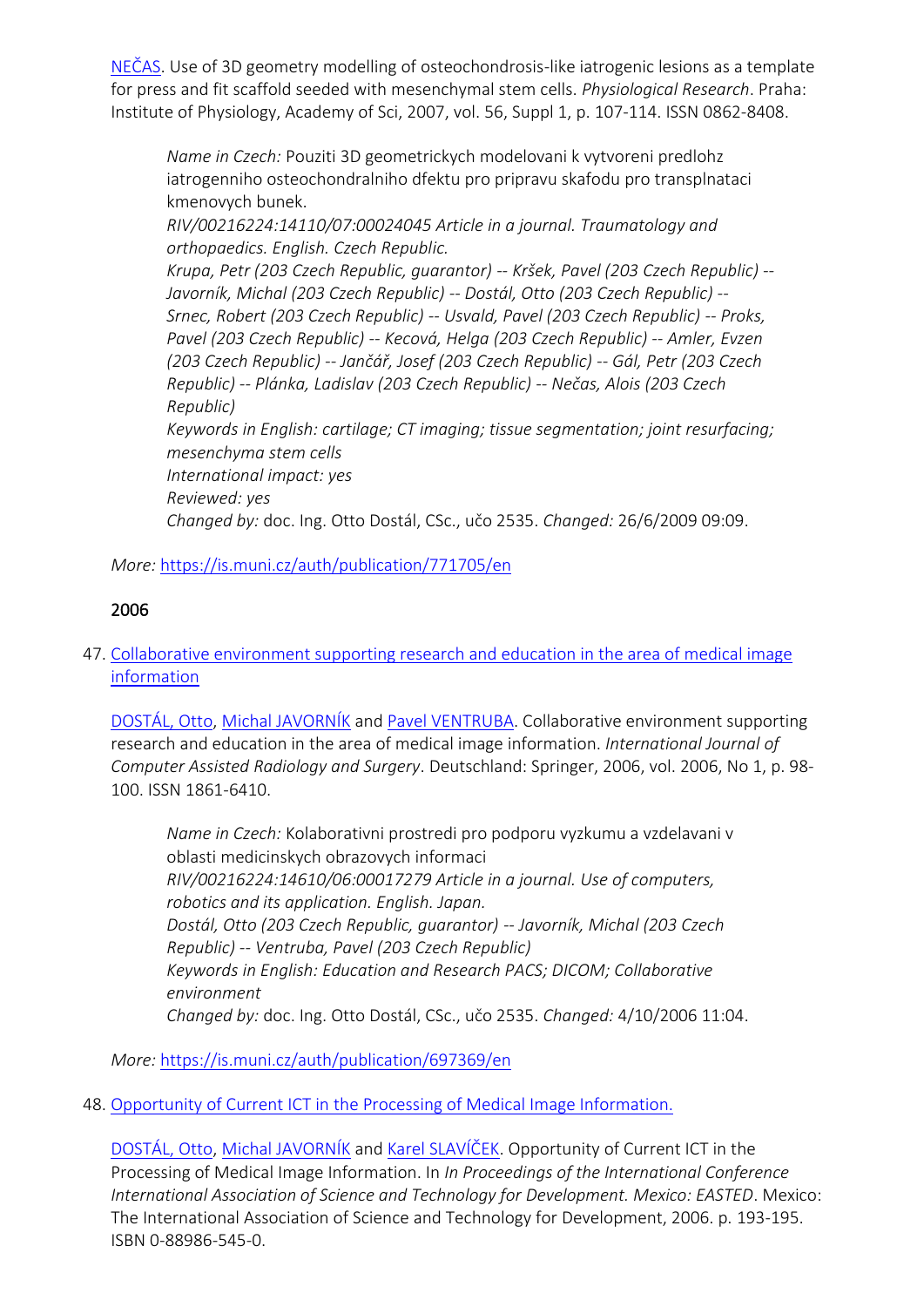*Name in Czech:* Možnosti současných informačních a komunikačních technologií pro zpracování medicínských obrazových oinformací *RIV/00216224:14610/06:00017285 Proceedings paper. Use of computers, robotics and its application. English. Mexico. Dostál, Otto (203 Czech Republic, guarantor) -- Javorník, Michal (203 Czech Republic) -- Slavíček, Karel (203 Czech Republic) Keywords in English: telemedicine; wireless; PACS;Medical;Image Changed by:* doc. Ing. Otto Dostál, CSc., učo 2535. *Changed:* 26/6/2009 09:55.

*More:* [https://is.muni.cz/auth/publication/697444/en](https://is.muni.cz/auth/publication/697444/en/Opportunity-of-Current-ICT-in-the-Processing-of-Medical-Image-Information/Dostal-Javornik-Slavicek?lang=en)

49. [PKI Utilisation for PACS Users Authentication](https://is.muni.cz/auth/publication/697294/en?lang=en)

[DOSTÁL, Otto](https://is.muni.cz/auth/person/2535?lang=en), [Karel SLAVÍČEK](https://is.muni.cz/auth/person/1158?lang=en) and [Michal JAVORNÍK](https://is.muni.cz/auth/person/1111?lang=en). PKI Utilisation for PACS Users Authentication. In *ICN 2006*. Mauritius: IEEE Computer Society, 2006. p. 151-156. ISBN 0-7695- 2552-0.

*Name in Czech:* Využití PKI pro authentikaci uživatelů PACSu *RIV/00216224:14610/06:00019335 Proceedings paper. Informatics. English. Mauritius. Dostál, Otto (203 Czech Republic) -- Slavíček, Karel (203 Czech Republic, guarantor) -- Javorník, Michal (203 Czech Republic) Keywords in English: PKI; PACS; DICOM Changed by:* doc. Ing. Otto Dostál, CSc., učo 2535. *Changed:* 10/4/2010 11:20.

*More:* [https://is.muni.cz/auth/publication/697294/en](https://is.muni.cz/auth/publication/697294/en/PKI-Utilisation-for-PACS-Users-Authentication/Dostal-Slavicek-Javornik?lang=en)

50. [Výukový PACS a jeho přínos ve výuce na LF MU \(Teaching PACS archive and its role at the](https://is.muni.cz/auth/publication/819987/en?lang=en)  [Medical Faculty of Masaryk University\)](https://is.muni.cz/auth/publication/819987/en?lang=en)

[KRUPA, Petr,](https://is.muni.cz/auth/person/2084?lang=en) [Jan KŘÍSTEK](https://is.muni.cz/auth/person/90630?lang=en), [Pavel ANDRES,](https://is.muni.cz/auth/person/96602?lang=en) Ott[o DOSTÁL](https://is.muni.cz/auth/person/2535?lang=en) and [Michal JAVORNÍK.](https://is.muni.cz/auth/person/1111?lang=en) Výukový PACS a jeho přínos ve výuce na LF MU (Teaching PACS archive and its role at the Medical Faculty of Masaryk University). In *RITM report II*. Brno: Masarykova Univerzita Brno, 2006. p. 77. ISBN 80- 210-4213-3.

*Name (in English):* Teaching PACS archive and its role at the Medical Faculty of Masaryk University

*Keywords in English: teaching archive; Medimed; radiology education Changed by:* MUDr. Jan Křístek, Ph.D., učo 90630. *Changed:* 13/2/2009 15:12.

*More:* [https://is.muni.cz/auth/publication/819987/en](https://is.muni.cz/auth/publication/819987/en/Vyukovy-PACS-a-jeho-prinos-ve-vyuce-na-LF-MU/Krupa-Kristek-Andres-Dostal?lang=en)

51. [Využití možností digitálního zpracování obrazových informací pro zvýšení kvality, efektivity a](https://is.muni.cz/auth/publication/697445/en?lang=en)  [konkurenceschopnosti zdravotnických zarízení](https://is.muni.cz/auth/publication/697445/en?lang=en)

[JAVORNÍK, Michal](https://is.muni.cz/auth/person/1111?lang=en), [Otto DOSTÁL](https://is.muni.cz/auth/person/2535?lang=en) and Pavel ANDRES. Využití možností digitálního zpracování obrazových informací pro zvýšení kvality, efektivity a konkurenceschopnosti zdravotnických zarízení. In *Sborník příspevků Strategické řízení nemocnic a řízení kvality péče*. 2006th ed. Brno: Brno International Business School, 2006. 1 pp.

*Name in Czech:* Vyuzití mozností digitálního zpracování obrazových informací pro zvýsení kvality, efektivity a konkurenceschopnosti zdravotnických zarízení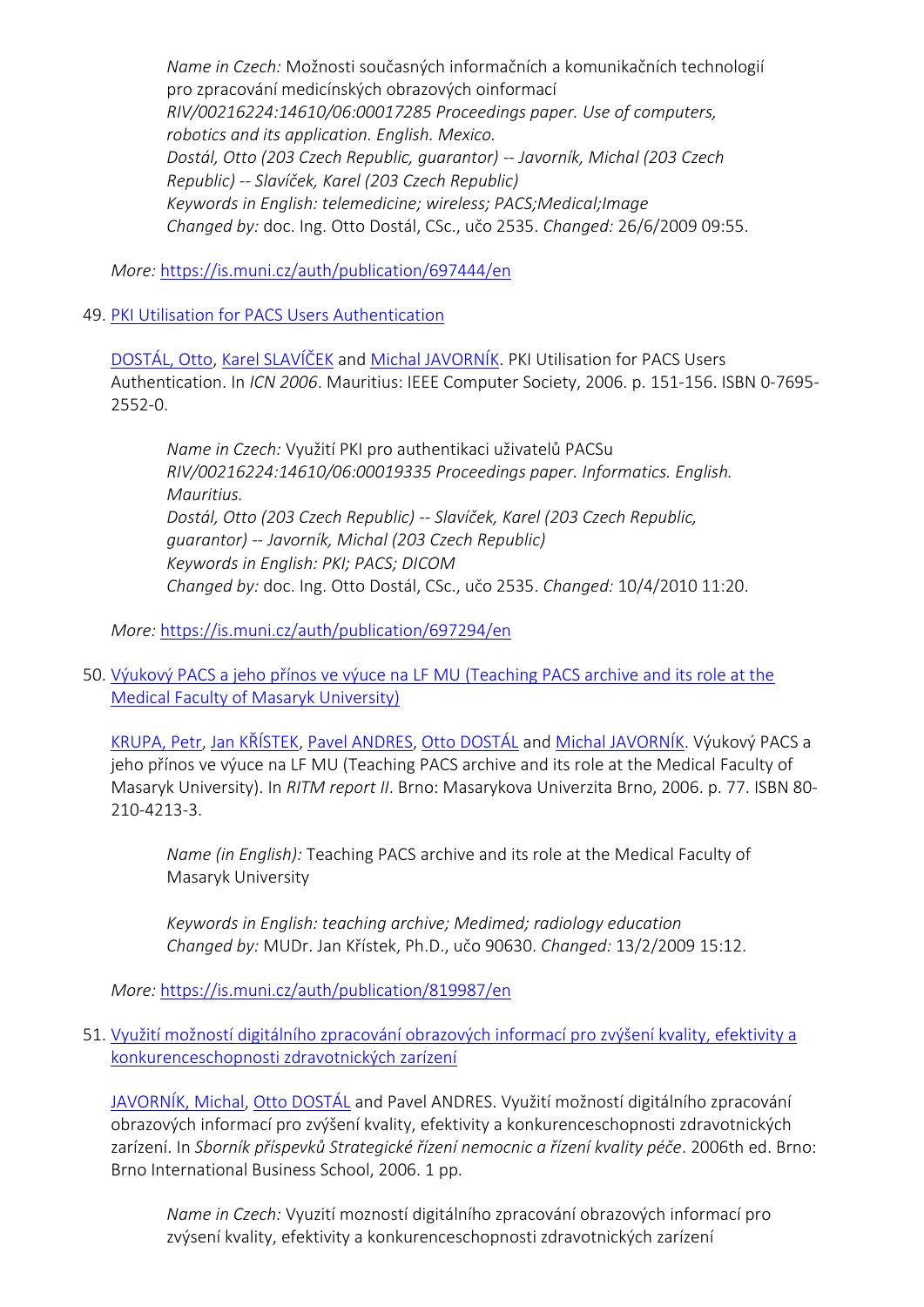*Use of computers, robotics and its application. Czech. Czech Republic. Keywords in English: PACS;Hospitals; Changed by:* doc. Ing. Otto Dostál, CSc., učo 2535. *Changed:* 4/10/2006 10:52.

*More:* [https://is.muni.cz/auth/publication/697445/en](https://is.muni.cz/auth/publication/697445/en/Vyuziti-moznosti-digitalniho-zpracovani-obrazovych-informaci-pro-zvyseni-kvality-efektivity-a-konkurenceschopnosti-zdravotnickych-zarizeni/Javornik-Dostal-Andres?lang=en)

# 2005

52. [Communication Technology As a Tool to increase Efficiency in Medical Care](https://is.muni.cz/auth/publication/597825/en?lang=en)

[DOSTÁL, Otto](https://is.muni.cz/auth/person/2535?lang=en), [Michal JAVORNÍK](https://is.muni.cz/auth/person/1111?lang=en), [Karel SLAVÍČEK](https://is.muni.cz/auth/person/1158?lang=en) and Miloslav FILKA. Communication Technology As a Tool to increase Efficiency in Medical Care. In *Telecommunications and signal processing TSP 2005*. Brno: VUT Brno, 2005. p. 179-184. ISBN 80-214-2972-0.

*Name in Czech:* Komunikační technologie jako prostředek ke zvýšení efektivity lékařské péče

*RIV/00216224:14610/05:00014331 Proceedings paper. Use of computers, robotics and its application. English. Czech Republic. Dostál, Otto (203 Czech Republic, guarantor) -- Javorník, Michal (203 Czech Republic) -- Slavíček, Karel (203 Czech Republic) -- Filka, Miloslav (203 Czech Republic) Keywords in English: Communication; Medical Care; Efficiency Changed by:* doc. Ing. Otto Dostál, CSc., učo 2535. *Changed:* 10/4/2010 11:26.

*More:* [https://is.muni.cz/auth/publication/597825/en](https://is.muni.cz/auth/publication/597825/en/Communication-Technology-As-a-Tool-to-increase-Efficiency-in-Medical-Care/Dostal-Javornik-Slavicek-Filka?lang=en)

53. [MeDiMed: a new platform for multimedial cooperation in medicine](https://is.muni.cz/auth/publication/596366/en?lang=en)

[DOSTÁL, Otto](https://is.muni.cz/auth/person/2535?lang=en) and [Michal JAVORNÍK](https://is.muni.cz/auth/person/1111?lang=en). MeDiMed: a new platform for multimedial cooperation in medicine. *Convergence : globálně o telekomunikacích*. Praha: CNG s. r. o., 2005, vol. 2005, No 11, p. 16-17. ISSN 1214-5785.

*Name in Czech:* MeDiMed - nová platforma pro multimediální spolupráci v medicíně *RIV/00216224:14610/05:00014306 Article in a journal. Use of computers, robotics and its application. English. Czech Republic. Dostál, Otto (203 Czech Republic, guarantor) -- Javorník, Michal (203 Czech Republic) Keywords in English: multimedia; medicine Changed by:* doc. Ing. Otto Dostál, CSc., učo 2535. *Changed:* 20/12/2005 12:39.

*More:* [https://is.muni.cz/auth/publication/596366/en](https://is.muni.cz/auth/publication/596366/en/MeDiMed-a-new-platform-for-multimedial-cooperation-in-medicine/Dostal-Javornik?lang=en)

54. [Metropolitan Digital Imaging System in Medicine](https://is.muni.cz/auth/publication/597884/en?lang=en)

[DOSTÁL, Otto](https://is.muni.cz/auth/person/2535?lang=en) and [Michal JAVORNÍK](https://is.muni.cz/auth/person/1111?lang=en). Metropolitan Digital Imaging System in Medicine. *Parliament Magazine*. London: Dod's Parliamentary Communications, 2005, vol. 210, No 2005, p. 64.

*Name in Czech:* Metropolitní digitální zobrazovací systém v Medicíně *RIV/00216224:14610/05:00014332 Article in a journal. Use of computers, robotics and its application. English. United Kingdom of Great Britain and Northern Ireland.*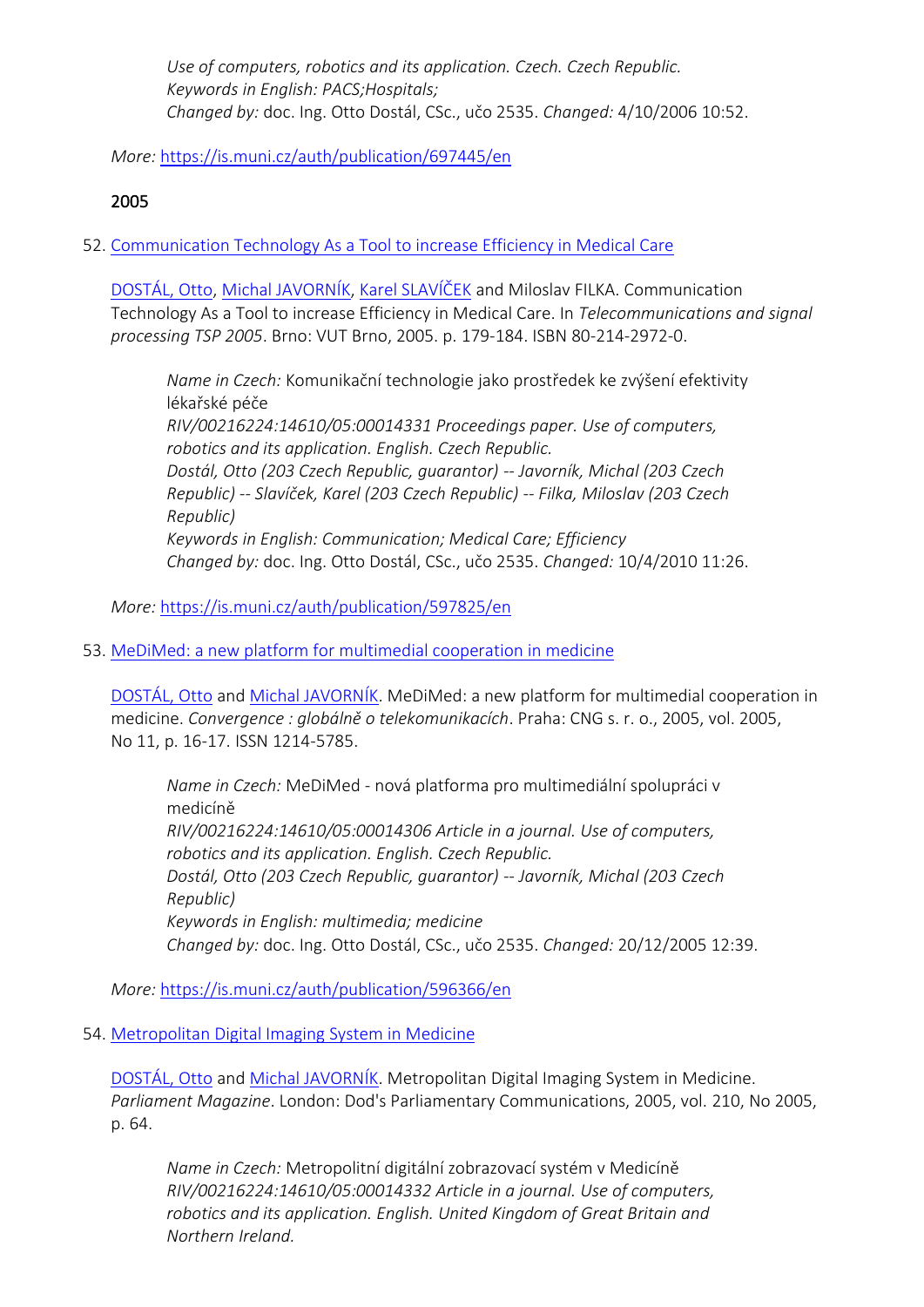*Dostál, Otto (203 Czech Republic, guarantor) -- Javorník, Michal (203 Czech Republic) Keywords in English: Imaging;Medicine Changed by:* doc. Ing. Otto Dostál, CSc., učo 2535. *Changed:* 28/12/2005 15:10.

*More:* [https://is.muni.cz/auth/publication/597884/en](https://is.muni.cz/auth/publication/597884/en/Metropolitan-Digital-Imaging-System-in-Medicine/Dostal-Javornik?lang=en)

#### 55. [Projekt MeDiMed \(MeDiMed project\)](https://is.muni.cz/auth/publication/596384/en?lang=en)

[DOSTÁL, Otto](https://is.muni.cz/auth/person/2535?lang=en) and [Michal JAVORNÍK](https://is.muni.cz/auth/person/1111?lang=en). Projekt MeDiMed (MeDiMed project). *Zpravodaj ÚVT MU : bulletin pro zájemce o výpočetní techniku na Masarykově univerzitě*. Brno: MU v Brně, 2005, roč. XVI, No 2, p. 8-11. ISSN 1212-0901.

*Name (in English):* MeDiMed project *RIV/00216224:14610/05:00014307 Article in a journal. Use of computers, robotics and its application. Czech. Czech Republic. Dostál, Otto (203 Czech Republic, guarantor) -- Javorník, Michal (203 Czech Republic) Keywords in English: PACS; Educational; Research Changed by:* doc. Ing. Otto Dostál, CSc., učo 2535. *Changed:* 20/12/2005 12:59.

*More:* [https://is.muni.cz/auth/publication/596384/en](https://is.muni.cz/auth/publication/596384/en/Projekt-MeDiMed/Dostal-Javornik?lang=en)

#### 56. Projekt MEDIMED - [metropolitní PACS archiv v Brně \(Project MEDIMED](https://is.muni.cz/auth/publication/597805/en?lang=en) - metropolitan PACS [archive in Brno\)](https://is.muni.cz/auth/publication/597805/en?lang=en)

[DOSTÁL, Otto](https://is.muni.cz/auth/person/2535?lang=en), [Michal JAVORNÍK](https://is.muni.cz/auth/person/1111?lang=en), [Martin PETRENKO](https://is.muni.cz/auth/person/31215?lang=en) and [Karel SLAVÍČEK](https://is.muni.cz/auth/person/1158?lang=en). Projekt MEDIMED metropolitní PACS archiv v Brně (Project MEDIMED - metropolitan PACS archive in Brno). In *Širokopásmové sítě a jejich nové aplikace*. Olomouc: UP Olomouc, 2005. p. 138-143. ISBN 80- 244-1035-4.

*Name (in English):* Project MEDIMED - metropolitan PACS archive in Brno *RIV/00216224:14610/05:00014330 Proceedings paper. Use of computers, robotics and its application. Czech. Czech Republic. Dostál, Otto (203 Czech Republic, guarantor) -- Javorník, Michal (203 Czech Republic) -- Petrenko, Martin (203 Czech Republic) -- Slavíček, Karel (203 Czech Republic) Keywords in English: PACS; medicine multimedia data Changed by:* doc. Ing. Otto Dostál, CSc., učo 2535. *Changed:* 28/12/2005 09:41.

*More:* [https://is.muni.cz/auth/publication/597805/en](https://is.muni.cz/auth/publication/597805/en/Projekt-MEDIMED-metropolitni-PACS-archiv-v-Brne/Dostal-Javornik-Petrenko-Slavicek?lang=en)

57. [Regional educational and research centre for processing of medical image information](https://is.muni.cz/auth/publication/596705/en?lang=en)

[DOSTÁL, Otto](https://is.muni.cz/auth/person/2535?lang=en) and [Michal JAVORNÍK](https://is.muni.cz/auth/person/1111?lang=en). Regional educational and research centre for processing of medical image information. In *Computer Assisted Radiology and Surgery*. Berlin: Elsevier B.V., Amsterdam, 2005. p. 911-915. ISBN 0-444-51872-X.

*Name in Czech:* Regionální výukové a výzkumné centrum pro zpracování medicínské obrazové informace *RIV/00216224:14610/05:00013438 Proceedings paper. Use of computers, robotics and its application. English. Germany. Dostál, Otto (203 Czech Republic, guarantor) -- Javorník, Michal (203 Czech*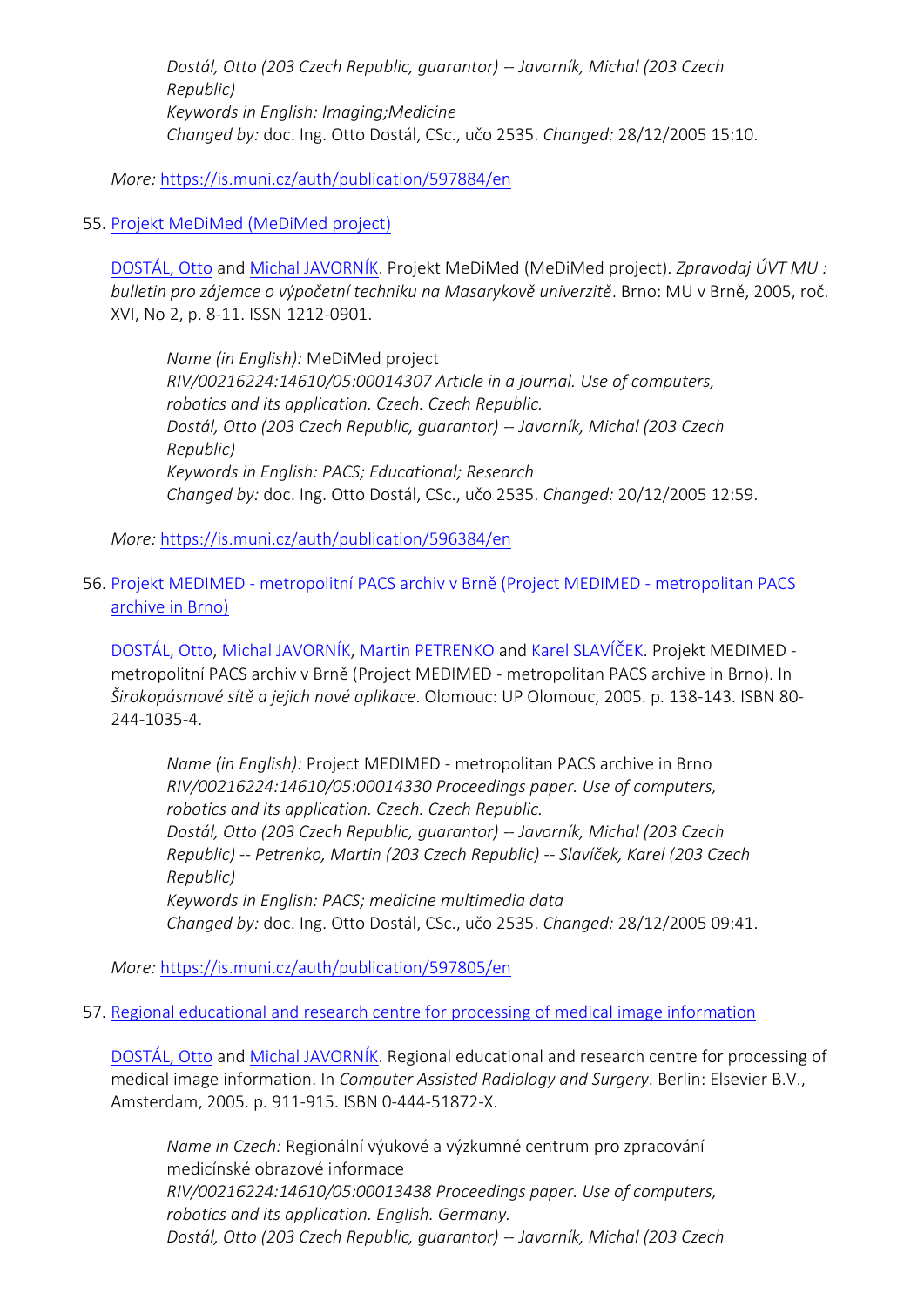*Republic) Keywords in English: DICOM; Educational; Regional International impact: yes Changed by:* doc. Ing. Otto Dostál, CSc., učo 2535. *Changed:* 9/4/2010 08:24.

*More:* [https://is.muni.cz/auth/publication/596705/en](https://is.muni.cz/auth/publication/596705/en/Regional-educational-and-research-centre-for-processing-of-medical-image-information/Dostal-Javornik?lang=en)

58. [Regionální řešení zpracovávání medicínských obrazových informací \(Regional solution for](https://is.muni.cz/auth/publication/596465/en?lang=en)  [picture archiving and communication systems\)](https://is.muni.cz/auth/publication/596465/en?lang=en)

[DOSTÁL, Otto](https://is.muni.cz/auth/person/2535?lang=en) and [Michal JAVORNÍK.](https://is.muni.cz/auth/person/1111?lang=en) Regionální řešení zpracovávání medicínských obrazových informací (Regional solution for picture archiving and communication systems). In *EurOpen*. Plzeň: Česká společnost uživatelů otevřených systémů EurOpen, 2005. p. 125-130. ISBN 80- 86583-09-0.

*Name (in English):* Regional solution for picture archiving and communication systems *RIV/00216224:14610/05:00014312 Proceedings paper. Informatics. Czech. Czech Republic. Dostál, Otto (203 Czech Republic, guarantor) -- Javorník, Michal (203 Czech Republic) Keywords in English: DICOM; MeDiMed Changed by:* doc. Ing. Otto Dostál, CSc., učo 2535. *Changed:* 20/12/2005 14:48.

*More:* [https://is.muni.cz/auth/publication/596465/en](https://is.muni.cz/auth/publication/596465/en/Regionalni-reseni-zpracovavani-medicinskych-obrazovych-informaci/Dostal-Javornik?lang=en)

59. [Výuka v rámci projektu MeDiMed \(Education in the frame of project MeDiMed\)](https://is.muni.cz/auth/publication/597806/en?lang=en)

[JAVORNÍK, Michal](https://is.muni.cz/auth/person/1111?lang=en) and [Otto DOSTÁL.](https://is.muni.cz/auth/person/2535?lang=en) Výuka v rámci projektu MeDiMed (Education in the frame of project MeDiMed). In *Mezinárodní kongres Telemedicína Brno 2005*. Brno: Radiologická společnost ČLS JEP, 2005. p. 27.

[URL](http://www.symma.cz/)

*Name (in English):* Education in the frame of project MeDiMed

*Keywords in English: PACS; DICOM; structured report Changed by:* doc. Ing. Otto Dostál, CSc., učo 2535. *Changed:* 29/12/2005 13:29.

*More:* [https://is.muni.cz/auth/publication/597806/en](https://is.muni.cz/auth/publication/597806/en/Vyuka-v-ramci-projektu-MeDiMed/Javornik-Dostal?lang=en)

60. [Výukový PACS na LF MU \(Educational PACS operated by LF MU\)](https://is.muni.cz/auth/publication/597164/en?lang=en)

[JAVORNÍK, Michal](https://is.muni.cz/auth/person/1111?lang=en), [Otto DOSTÁL](https://is.muni.cz/auth/person/2535?lang=en), [Pavel ANDRES,](https://is.muni.cz/auth/person/96602?lang=en) [Ladislav DUŠEK](https://is.muni.cz/auth/person/670?lang=en) and [Roman ŠMÍD.](https://is.muni.cz/auth/person/3993?lang=en) Výukový PACS na LF MU (Educational PACS operated by LF MU). In *BOD XXIX*. Brno: Masarykův onkologický ústav v Brně, 2005. p. 348-349. ISBN 80-86793-05-2.

*Name (in English):* Educational PACS operated by LF MU *RIV/00216224:14610/05:00014318 Proceedings paper. Use of computers, robotics and its application. Czech. Czech Republic. Javorník, Michal (203 Czech Republic, guarantor) -- Dostál, Otto (203 Czech Republic) -- Andres, Pavel (203 Czech Republic) -- Dušek, Ladislav (203 Czech Republic) -- Šmíd, Roman (203 Czech Republic)*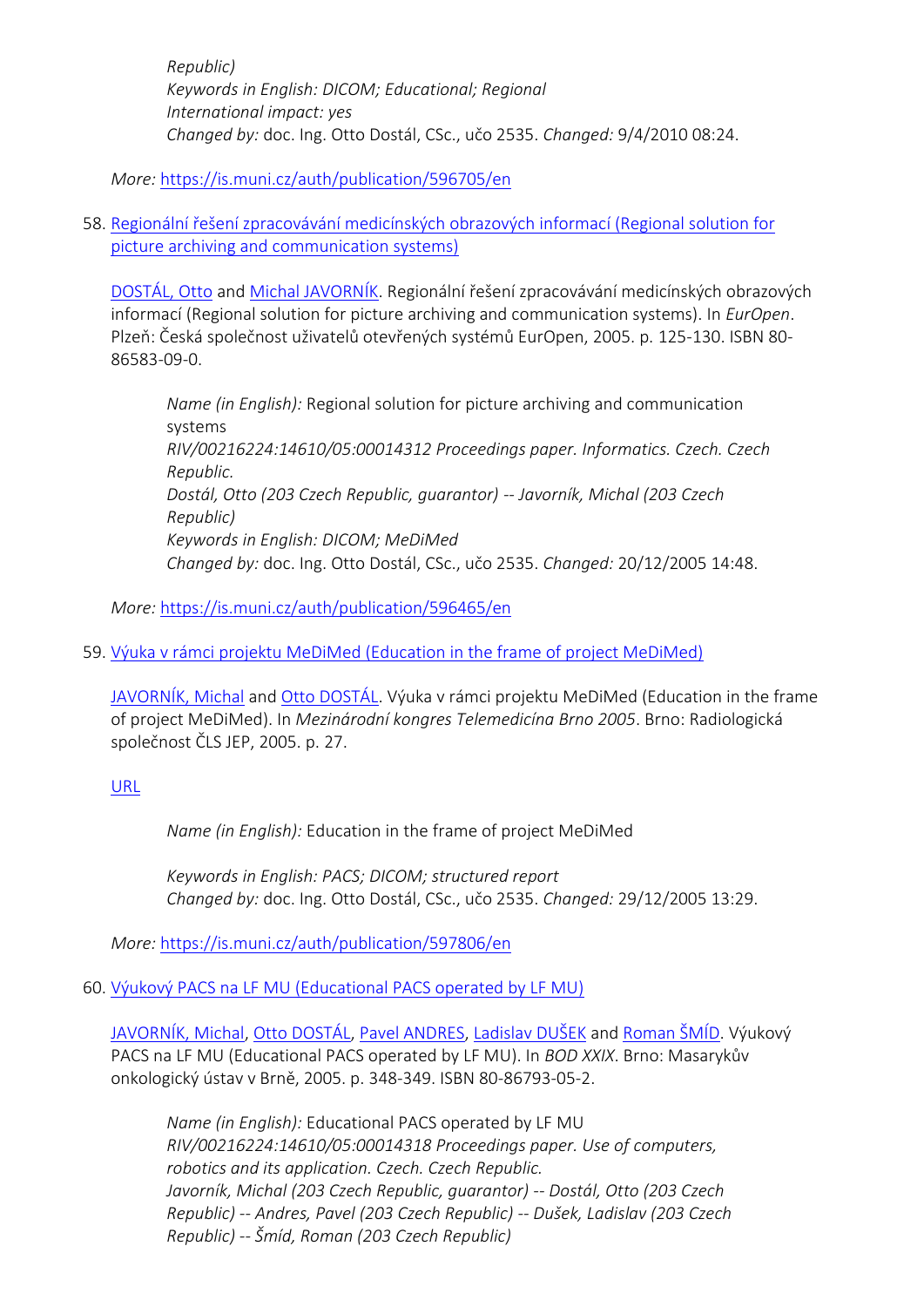*Keywords in English: DICOM; hypertext; medicine Changed by:* doc. Ing. Otto Dostál, CSc., učo 2535. *Changed:* 22/12/2005 16:08.

*More:* [https://is.muni.cz/auth/publication/597164/en](https://is.muni.cz/auth/publication/597164/en/Vyukovy-PACS-na-LF-MU/Javornik-Dostal-Andres-Dusek?lang=en)

### 2004

61. [Developement of Regional Centre for Medical Multimedia Data Processing](https://is.muni.cz/auth/publication/562217/en?lang=en)

[DOSTÁL, Otto](https://is.muni.cz/auth/person/2535?lang=en), [Michal JAVORNÍK](https://is.muni.cz/auth/person/1111?lang=en), [Karel SLAVÍČEK](https://is.muni.cz/auth/person/1158?lang=en), [Martin PETRENKO](https://is.muni.cz/auth/person/31215?lang=en) and [Pavel ANDRES.](https://is.muni.cz/auth/person/96602?lang=en) Developement of Regional Centre for Medical Multimedia Data Processing. In *Communications, Internet, and Information Technology*. St. Thomas (USA): ACTA Press, 2004. p. 632-636. ISBN 0- 88986-445-4.

*Name in Czech:* Rozvoj regionálního centra zpracování medicínských obrazových dat

*RIV/00216224:14610/04:00021260 Proceedings paper. Use of computers, robotics and its application. English. United States of America. Dostál, Otto (203 Czech Republic, guarantor) -- Javorník, Michal (203 Czech Republic) -- Slavíček, Karel (203 Czech Republic) -- Petrenko, Martin (203 Czech Republic) -- Andres, Pavel (203 Czech Republic) Keywords in English: Research PACS; Case Study; Telemedicine International impact: yes Reviewed: yes Changed by:* doc. Mgr. Karel Slavíček, Ph.D., učo 1158. *Changed:* 8/1/2008 09:35.

*More:* [https://is.muni.cz/auth/publication/562217/en](https://is.muni.cz/auth/publication/562217/en/Developement-of-Regional-Centre-for-Medical-Multimedia-Data-Processing/Dostal-Javornik-Slavicek-Petrenko?lang=en)

62. [Management of Interhospital Processing of Medical Multimedia Data](https://is.muni.cz/auth/publication/562169/en?lang=en)

[DOSTÁL, Otto](https://is.muni.cz/auth/person/2535?lang=en), [Michal JAVORNÍK](https://is.muni.cz/auth/person/1111?lang=en) and [Karel SLAVÍČEK](https://is.muni.cz/auth/person/1158?lang=en). Management of Interhospital Processing of Medical Multimedia Data. In *Contemporary Trends in Top Management Education: How to Accomodate Demand and Suplply*. Brno: B.I.B.S.,a.s., 2004. p. 70. ISBN 80-86575-74-8.

*Name in Czech:* Správa mezinemocničního zpracování lékařských multimediálních dat *RIV/00216224:14610/04:00021257 Proceedings paper. Use of computers, robotics and its application. English. Czech Republic. Dostál, Otto (203 Czech Republic) -- Javorník, Michal (203 Czech Republic, guarantor) -- Slavíček, Karel (203 Czech Republic) Keywords in English: HIS ; DICOM Changed by:* doc. Mgr. Karel Slavíček, Ph.D., učo 1158. *Changed:* 8/1/2008 09:40.

*More:* [https://is.muni.cz/auth/publication/562169/en](https://is.muni.cz/auth/publication/562169/en/Management-of-Interhospital-Processing-of-Medical-Multimedia-Data/Dostal-Javornik-Slavicek?lang=en)

63. MEDIMED - [Regional PACS Centre in Brno](https://is.muni.cz/auth/publication/562151/en?lang=en)

SCHMIDT, Michal, [Otto DOSTÁL](https://is.muni.cz/auth/person/2535?lang=en) and [Michal JAVORNÍK](https://is.muni.cz/auth/person/1111?lang=en). MEDIMED - Regional PACS Centre in Brno. In *EuroPACS - MIR 2004*. Trieste-Italy: University of Trieste, 2004. p. 463 -465. ISBN 88- 8303-150-4.

*RIV: Proceedings paper. Use of computers, robotics and its application. English. Italy.*